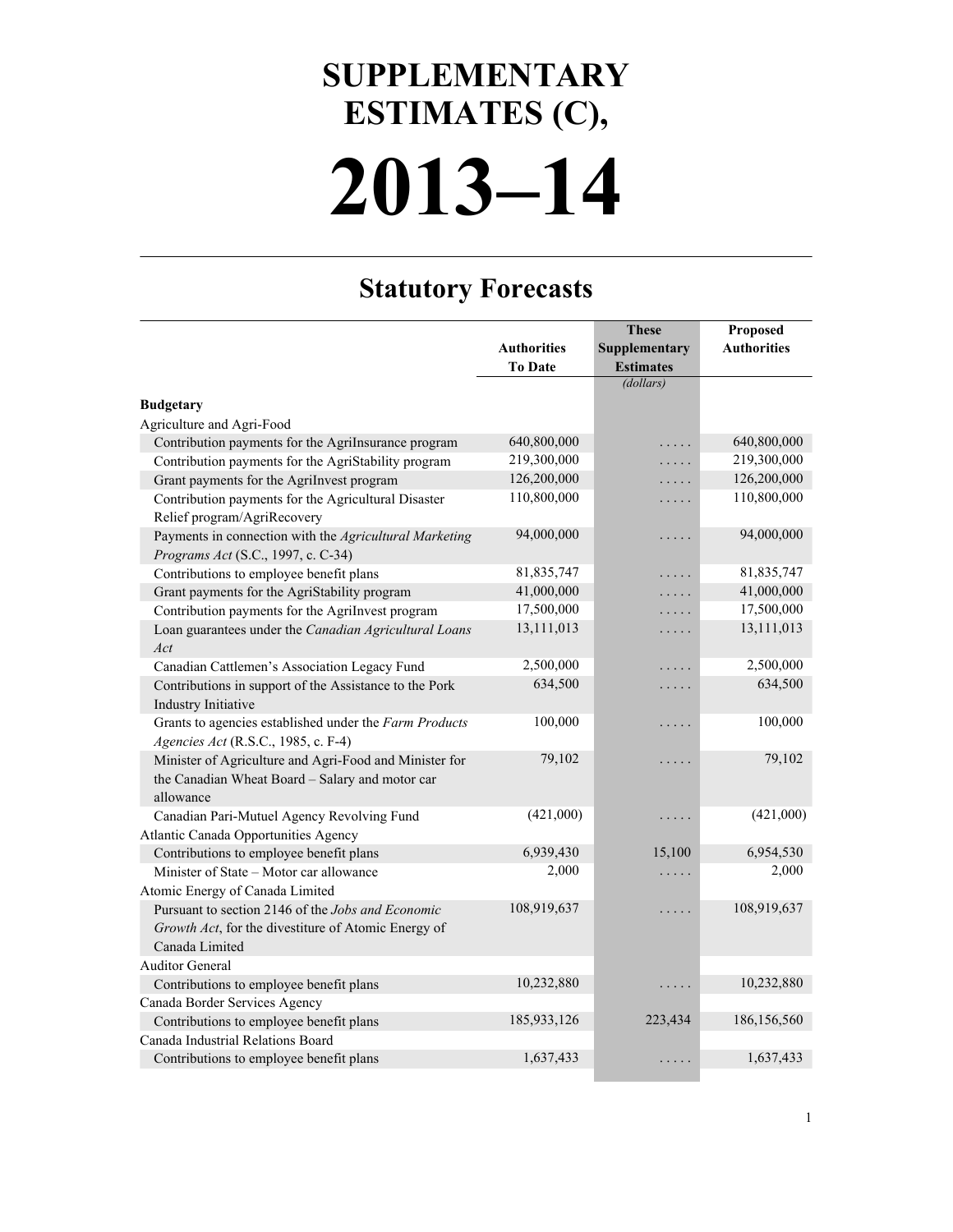|                                                            |                                      | <b>These</b>                      | Proposed           |
|------------------------------------------------------------|--------------------------------------|-----------------------------------|--------------------|
|                                                            | <b>Authorities</b><br><b>To Date</b> | Supplementary<br><b>Estimates</b> | <b>Authorities</b> |
|                                                            |                                      | (dollars)                         |                    |
| Canada Revenue Agency                                      |                                      |                                   |                    |
| Contributions to employee benefit plans                    | 443,643,672                          | 915,122                           | 444,558,794        |
| Children's Special Allowance payments                      | 238,000,000                          | .                                 | 238,000,000        |
| Spending of revenues received through the conduct of its   | 193,779,186                          | .                                 | 193,779,186        |
| operations pursuant to section 60 of the Canada            |                                      |                                   |                    |
| Revenue Agency Act                                         |                                      |                                   |                    |
| Disbursements to provinces under the Softwood Lumber       | 283,000,000                          | (253,000,000)                     | 30,000,000         |
| Products Export Charge Act, 2006                           |                                      |                                   |                    |
| Minister of National Revenue - Salary and motor car        | 79,102                               | .                                 | 79,102             |
| allowance                                                  |                                      |                                   |                    |
| Canada School of Public Service                            |                                      |                                   |                    |
| Spending of revenues pursuant to subsection $18(2)$ of the | 50,000,000                           | .                                 | 50,000,000         |
| Canada School of Public Service Act                        |                                      |                                   |                    |
| Contributions to employee benefit plans                    | 6,233,121                            | .                                 | 6,233,121          |
| Canadian Centre for Occupational Health and Safety         |                                      |                                   |                    |
| Contributions to employee benefit plans                    | 1,117,980                            | .                                 | 1,117,980          |
| Canadian Environmental Assessment Agency                   |                                      |                                   |                    |
| Contributions to employee benefit plans                    | 2,863,886                            | .                                 | 2,863,886          |
| Canadian Food Inspection Agency                            |                                      |                                   |                    |
| Contributions to employee benefit plans                    | 83,067,636                           | .                                 | 83,067,636         |
| Spending of Revenues pursuant to Section 30 of the         | 53,161,000                           | $\cdots$                          | 53,161,000         |
| Canadian Food Inspection Agency Act                        |                                      |                                   |                    |
| Compensation payments in accordance with                   | 3,500,000                            | .                                 | 3,500,000          |
| requirements established by Regulations under the Health   |                                      |                                   |                    |
| of Animals Act and the Plant Protection Act, and           |                                      |                                   |                    |
| authorized pursuant to the Canadian Food Inspection        |                                      |                                   |                    |
| Agency Act (S.C., 1997, c. 6)                              |                                      |                                   |                    |
| Canadian Grain Commission                                  |                                      |                                   |                    |
| Contributions to employee benefit plans                    | 3,537,992                            |                                   | 3,537,992          |
| Canadian Grain Commission Revolving Fund                   | .                                    | $\cdots\cdots\cdots$              | .                  |
| Canadian Heritage                                          |                                      |                                   |                    |
| Contributions to employee benefit plans                    | 20,708,944                           | .                                 | 20,708,944         |
| Salaries of the Lieutenant-Governors                       | 1,196,000                            | .                                 | 1,196,000          |
| Payments under the Lieutenant Governors                    | 637,000                              |                                   | 637,000            |
| Superannuation Act (R.S.C., 1985, c. L-8)                  |                                      |                                   |                    |
| Supplementary Retirement Benefits - Former                 | 182,000                              | .                                 | 182,000            |
| Lieutenant-Governors                                       |                                      |                                   |                    |
| Minister of Canadian Heritage and Official Languages -     | 79,102                               | .                                 | 79,102             |
| Salary and motor car allowance                             |                                      |                                   |                    |
| Minister of State (Sport) - Motor car allowance            | 2,000                                | .                                 | 2,000              |
| Canadian Human Rights Commission                           |                                      |                                   |                    |
| Contributions to employee benefit plans                    | 2,600,171                            | .                                 | 2,600,171          |
| Canadian Human Rights Tribunal                             |                                      |                                   |                    |
| Contributions to employee benefit plans                    | 403,636                              | .                                 | 403,636            |
| Canadian Institutes of Health Research                     |                                      |                                   |                    |
| Contributions to employee benefit plans                    | 6,013,363                            | .                                 | 6,013,363          |
| Canadian Intergovernmental Conference Secretariat          |                                      |                                   |                    |
| Contributions to employee benefit plans                    | 437,917                              | $\cdots\cdots\cdots$              | 437,917            |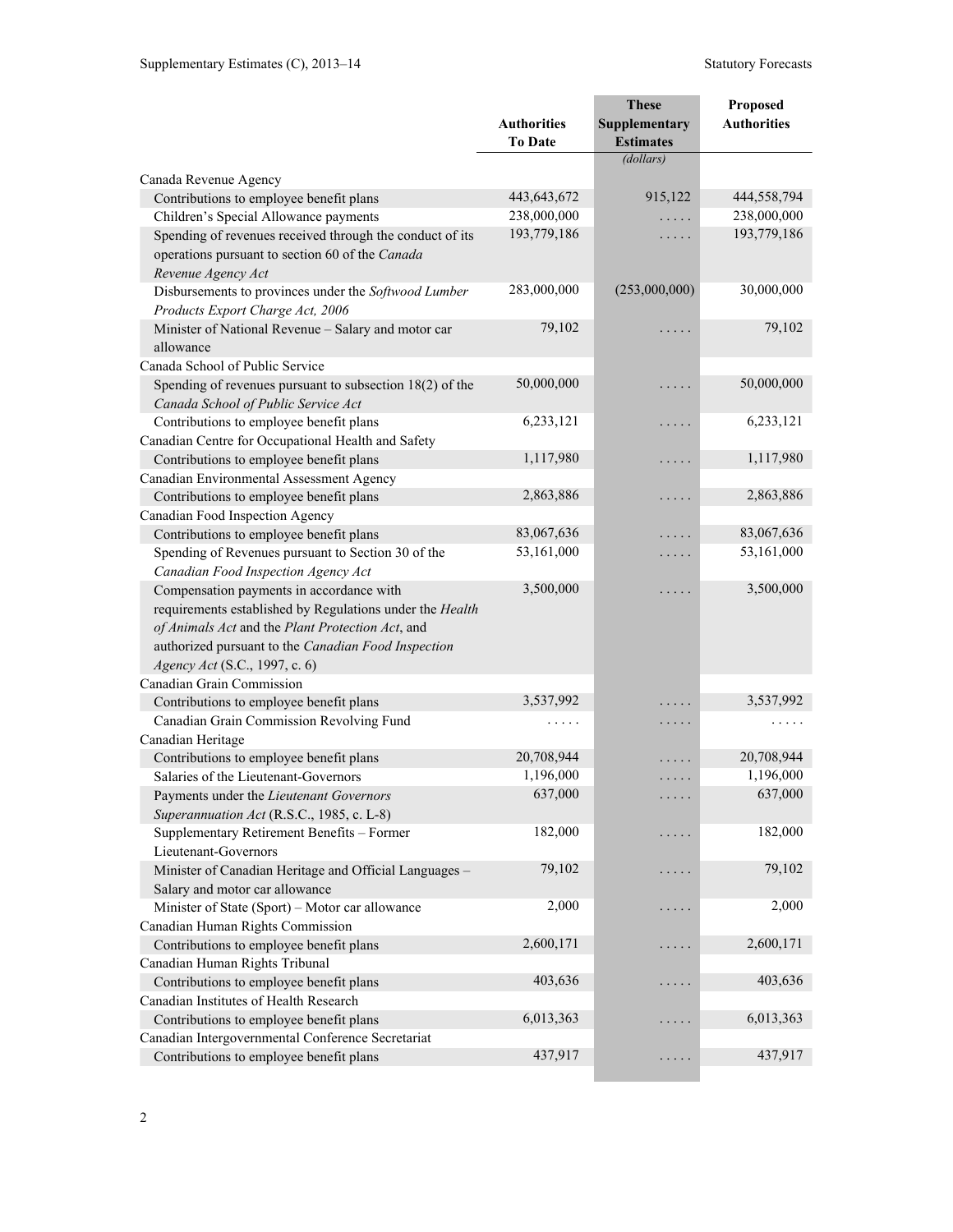|                                                                           | <b>Authorities</b> | <b>These</b><br>Supplementary | Proposed<br><b>Authorities</b> |
|---------------------------------------------------------------------------|--------------------|-------------------------------|--------------------------------|
|                                                                           | <b>To Date</b>     | <b>Estimates</b>              |                                |
|                                                                           |                    | (dollars)                     |                                |
| Canadian International Development Agency                                 |                    |                               |                                |
| Payments to International Financial Institutions -<br>Encashment of notes | 215,256,121        | .                             | 215,256,121                    |
| Contributions to employee benefit plans                                   | 5,720,443          | .                             | 5,720,443                      |
| Minister of International Cooperation - Salary and motor                  | 19,675             | .                             | 19,675                         |
| car allowance                                                             |                    |                               |                                |
| Canadian International Trade Tribunal                                     |                    |                               |                                |
| Contributions to employee benefit plans                                   | 1,233,346          | $\cdots$                      | 1,233,346                      |
| Canadian Northern Economic Development Agency                             |                    |                               |                                |
| Contributions to employee benefit plans                                   | 1,023,655          | 199,707                       | 1,223,362                      |
| Canadian Nuclear Safety Commission                                        |                    |                               |                                |
| Expenditures pursuant to paragraph 21(3) of the Nuclear                   | 93,567,046         | .                             | 93,567,046                     |
| Safety and Control Act                                                    |                    |                               |                                |
| Contributions to employee benefit plans                                   | 4,399,122          | $\cdots$                      | 4,399,122                      |
| Canadian Polar Commission                                                 |                    |                               |                                |
| Contributions to employee benefit plans                                   | 142,943            | $\cdots\cdots\cdots$          | 142,943                        |
| Canadian Radio-television and Telecommunications                          |                    |                               |                                |
| Commission                                                                |                    |                               |                                |
| Contributions to employee benefit plans                                   | 6,959,711          | .                             | 6,959,711                      |
| Canadian Security Intelligence Service                                    |                    |                               |                                |
| Contributions to employee benefit plans                                   | 48,371,070         | $\cdots$                      | 48,371,070                     |
| Canadian Space Agency                                                     |                    |                               |                                |
| Contributions to employee benefit plans                                   | 10,747,711         | .                             | 10,747,711                     |
| Canadian Transportation Accident Investigation and Safety                 |                    |                               |                                |
| Board                                                                     |                    |                               |                                |
| Contributions to employee benefit plans                                   | 3,583,079          | .                             | 3,583,079                      |
| Canadian Transportation Agency                                            |                    |                               |                                |
| Contributions to employee benefit plans                                   | 3,507,200          | .                             | 3,507,200                      |
| Chief Electoral Officer                                                   |                    |                               |                                |
| Electoral expenditures                                                    | 77,320,242         | .                             | 77,320,242                     |
| Contributions to employee benefit plans                                   | 6,625,283          | .                             | 6,625,283                      |
| Expenses under Electoral Boundaries Readjustment Act                      | 1,539,187          | $\cdots$                      | 1,539,187                      |
| Salary of the Chief Electoral Officer                                     | 288,100            | .                             | 288,100                        |
| Citizenship and Immigration                                               |                    |                               |                                |
| Passport Canada Revolving Fund (Revolving Funds Act                       | 70,373,000         | .                             | 70,373,000                     |
| $(R.S.C., 1985, c. R-8))$                                                 |                    |                               |                                |
| Contributions to employee benefit plans                                   | 58,210,406         | 247,108                       | 58,457,514                     |
| Fees returned in connection with a terminated application                 | 63,800,000         | (18,800,000)                  | 45,000,000                     |
| Minister of Citizenship and Immigration - Salary and                      | 79,102             | $\cdots\cdots\cdots$          | 79,102                         |
| motor car allowance                                                       |                    |                               |                                |
| Minister of State (Multiculturalism) - Motor car                          | .                  | 2,000                         | 2,000                          |
| allowance                                                                 |                    |                               |                                |
| Commissioner for Federal Judicial Affairs                                 |                    |                               |                                |
| Judges' salaries, allowances and annuities, annuities to                  | 487,534,826        | .                             | 487,534,826                    |
| spouses and children of judges and lump sum payments                      |                    |                               |                                |
| to spouses of judges who die while in office                              |                    |                               |                                |
| $(R.S.C., 1985, c. J-1)$                                                  |                    |                               |                                |
| Contributions to employee benefit plans                                   | 785,778            | $\cdots\cdots\cdots$          | 785,778                        |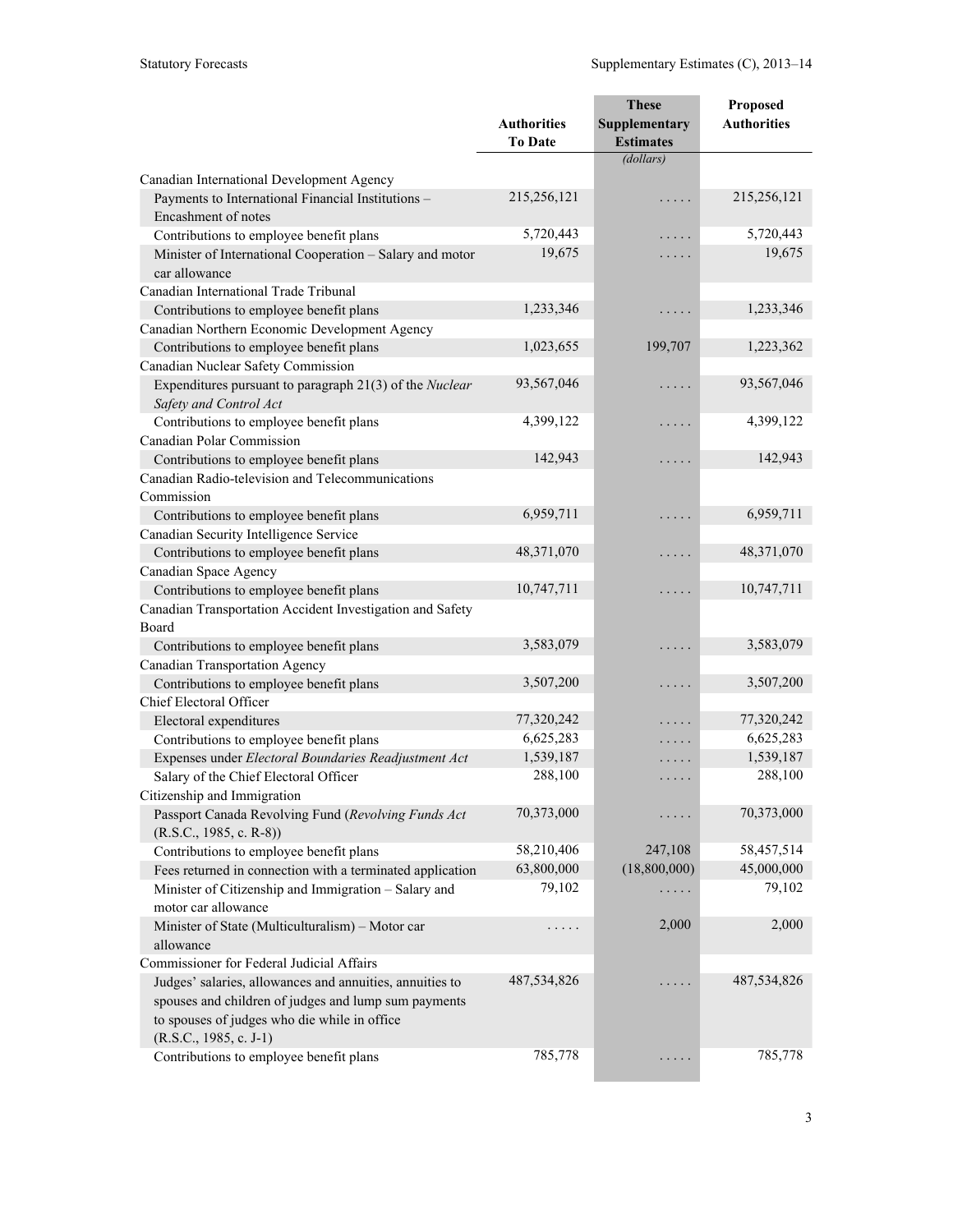|                                                                                                              |                    | <b>These</b>     | Proposed           |
|--------------------------------------------------------------------------------------------------------------|--------------------|------------------|--------------------|
|                                                                                                              | <b>Authorities</b> | Supplementary    | <b>Authorities</b> |
|                                                                                                              | <b>To Date</b>     | <b>Estimates</b> |                    |
|                                                                                                              |                    | (dollars)        |                    |
| Communications Security Establishment                                                                        |                    |                  |                    |
| Contributions to employee benefit plans                                                                      | 33,949,959         | .                | 33,949,959         |
| Copyright Board                                                                                              |                    |                  |                    |
| Contributions to employee benefit plans                                                                      | 301,313            | .                | 301,313            |
| Correctional Service of Canada                                                                               |                    |                  |                    |
| Contributions to employee benefit plans                                                                      | 233,116,766        | .                | 233,116,766        |
| <b>CORCAN Revolving Fund</b>                                                                                 | .                  | .                | .                  |
| <b>Courts Administration Service</b>                                                                         |                    |                  |                    |
| Contributions to employee benefit plan                                                                       | 7,165,435          | .                | 7,165,435          |
| Economic Development Agency of Canada for the Regions                                                        |                    |                  |                    |
| of Quebec                                                                                                    |                    |                  |                    |
| Contributions to employee benefit plans                                                                      | 5,118,717          | .                | 5,118,717          |
| <b>Employment and Social Development</b>                                                                     |                    |                  |                    |
| Old Age Security Payments (R.S.C., 1985, c. O-9)                                                             | 32,351,573,995     | .                | 32,351,573,995     |
| Guaranteed Income Supplement Payments (R.S.C., 1985,                                                         | 9,735,348,031      | .                | 9,735,348,031      |
| c. $O-9$ )                                                                                                   |                    |                  |                    |
| Universal Child Care Benefit                                                                                 | 2,788,000,000      | .                | 2,788,000,000      |
| Canada Education Savings grant payments to Registered                                                        | 754,000,000        | .                | 754,000,000        |
| Education Savings Plan (RESP) trustees on behalf of                                                          |                    |                  |                    |
| RESP beneficiaries to encourage Canadians to save for                                                        |                    |                  |                    |
| post-secondary education for their children                                                                  |                    |                  |                    |
| Canada Student Grants to qualifying full and part-time                                                       | 645,325,114        |                  | 645, 325, 114      |
| students pursuant to the Canada Student Financial                                                            |                    |                  |                    |
| Assistance Act                                                                                               |                    |                  |                    |
| Payments related to the direct financing arrangement                                                         | 566,746,076        | .                | 566,746,076        |
| under the Canada Student Financial Assistance Act                                                            |                    |                  |                    |
| Allowance Payments (R.S.C., 1985, c. O-9)                                                                    | 546,850,256        |                  | 546,850,256        |
| Contributions to employee benefit plans                                                                      | 268,775,770        | .                | 268,775,770        |
| Canada Disability Savings Grant payments to Registered                                                       | 222,600,000        | .                | 222,600,000        |
| Disability Savings Plan (RDSP) issuers on behalf of                                                          |                    |                  |                    |
| RDSP beneficiaries to encourage long-term financial                                                          |                    |                  |                    |
| security of eligible individuals with disabilities                                                           |                    |                  |                    |
| Canada Learning Bond payments to Registered Education                                                        | 128,000,000        | .                | 128,000,000        |
| Savings Plan (RESP) trustees on behalf of RESP                                                               |                    |                  |                    |
| beneficiaries to support access to post-secondary                                                            |                    |                  |                    |
| education for children from low-income families                                                              | 76,900,000         |                  | 76,900,000         |
| Canada Disability Savings Bond payments to Registered                                                        |                    |                  |                    |
| Disability Savings Plan (RDSP) issuers on behalf of                                                          |                    |                  |                    |
| RDSP beneficiaries to encourage long-term financial                                                          |                    |                  |                    |
| security of eligible individuals with disabilities                                                           | 49,250,000         |                  | 49,250,000         |
| Wage Earner Protection Program payments to eligible<br>applicants owed wages and vacation pay, severance pay |                    |                  |                    |
|                                                                                                              |                    |                  |                    |
| and termination pay from employers who are either<br>bankrupt or in receivership as well as payments to      |                    |                  |                    |
| trustees and receivers who will provide the necessary                                                        |                    |                  |                    |
| information to determine eligibility                                                                         |                    |                  |                    |
|                                                                                                              |                    |                  |                    |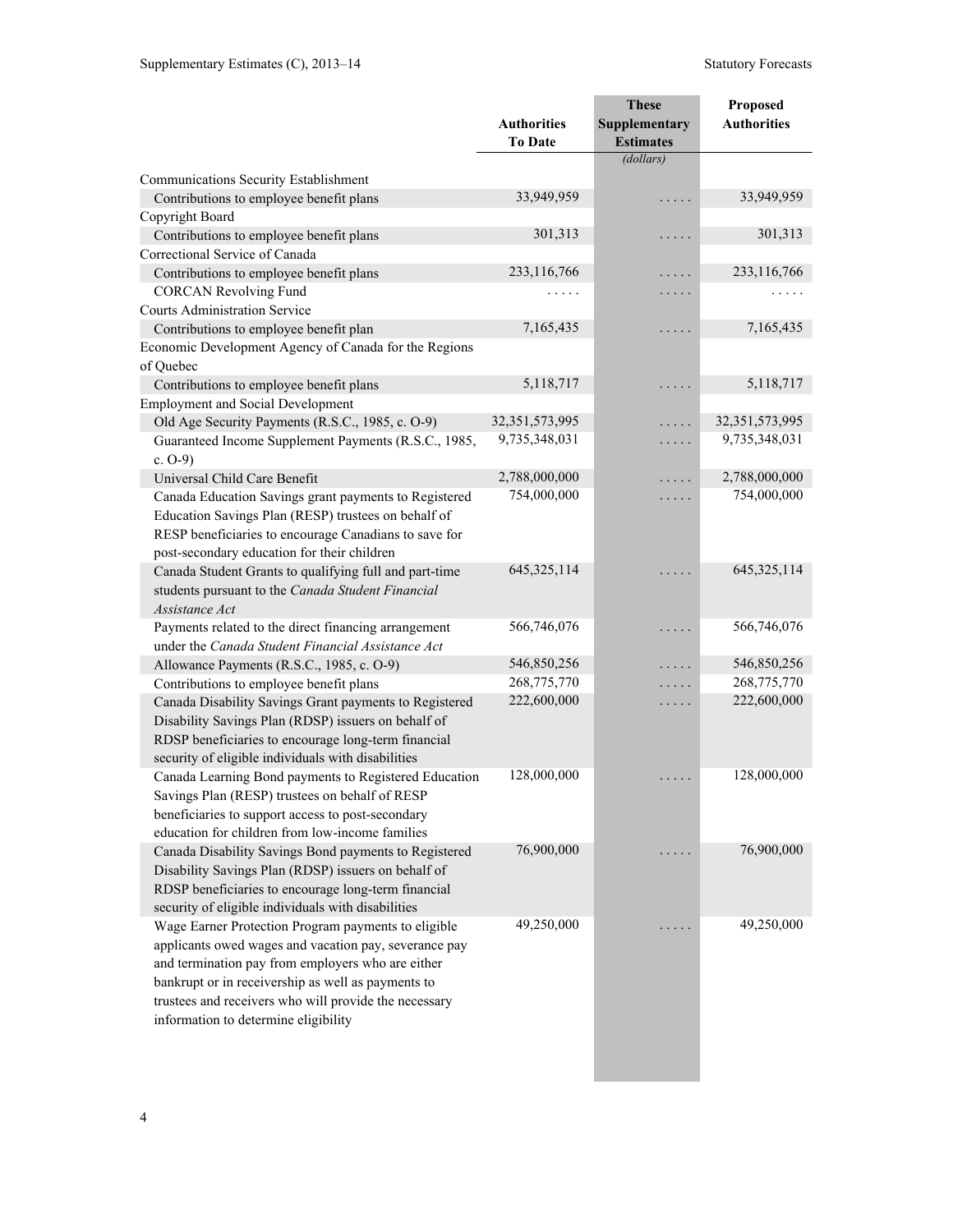|                                                                                                                                                                                                             |                    | <b>These</b>     | Proposed           |
|-------------------------------------------------------------------------------------------------------------------------------------------------------------------------------------------------------------|--------------------|------------------|--------------------|
|                                                                                                                                                                                                             | <b>Authorities</b> | Supplementary    | <b>Authorities</b> |
|                                                                                                                                                                                                             | <b>To Date</b>     | <b>Estimates</b> |                    |
|                                                                                                                                                                                                             |                    | (dollars)        |                    |
| Employment and Social Development - Continued                                                                                                                                                               |                    |                  |                    |
| Payments of compensation respecting government<br>employees (R.S.C., 1985, c. G-5) and merchant seamen<br>$(R.S.C., 1985, c. M-6)$                                                                          | 40,000,000         |                  | 40,000,000         |
| The provision of funds for interest and other payments<br>to lending institutions and liabilities under the Canada<br>Student Financial Assistance Act                                                      | 10,627,478         | .                | 10,627,478         |
| Pathways to Education Canada upfront multi-year<br>funding to support their community-based early<br>intervention programs which will help disadvantaged<br>youth access post-secondary education in Canada | 6,000,000          | .                | 6,000,000          |
| Payment to the Canadian National Institute for the Blind<br>for a national digital hub to improve library services for<br>persons with a print disability (Budget 2013)                                     | 3,000,000          | .                | 3,000,000          |
| Civil Service Insurance actuarial liability adjustments                                                                                                                                                     | 145,000            | $\cdot$          | 145,000            |
| Minister of Employment and Social Development and<br>Minister for Multiculturalism - Salary and motor car<br>allowance                                                                                      | 79,102             | .                | 79,102             |
| Minister of Labour and Minister of Status of Women -<br>Salary and motor car allowance                                                                                                                      | 79,102             | .                | 79,102             |
| Supplementary Retirement Benefits - Annuities agents'<br>pensions                                                                                                                                           | 35,000             | .                | 35,000             |
| Minister of State (Seniors) - Motor car allowance                                                                                                                                                           | 2,000              | .                | 2,000              |
| Minister of State (Social Development) - Motor car                                                                                                                                                          | 2,000              | .                | 2,000              |
| allowance                                                                                                                                                                                                   |                    |                  |                    |
| The provision of funds for interest payments to lending<br>institutions under the Canada Student Loans Act                                                                                                  | 1,826              | .                | 1,826              |
| The provision of funds for liabilities including liabilities<br>in the form of guaranteed loans under the Canada Student<br>Loans Act                                                                       | (9, 496, 875)      | .                | (9, 496, 875)      |
| Environment                                                                                                                                                                                                 | 91,233,787         |                  | 91,233,787         |
| Contributions to employee benefit plans<br>Nature conservancy of Canada                                                                                                                                     |                    | 20,000,000       | 20,000,000         |
| Minister of the Environment, Minister of the Canadian<br>Northern Economic Development Agency and Minister<br>for the Arctic Council - Salary and motor car allowance                                       | .<br>79,102        |                  | 79,102             |
| Federal Economic Development Agency for Southern                                                                                                                                                            |                    |                  |                    |
| Ontario                                                                                                                                                                                                     |                    |                  |                    |
| Contributions to employee benefit plans                                                                                                                                                                     | 3,322,822          |                  | 3,322,822          |
| Minister of State - Motor car allowance                                                                                                                                                                     | 2,000              | .                | 2,000              |
| Finance                                                                                                                                                                                                     |                    |                  |                    |
| Canada Health Transfer (Part V.1 - Federal-Provincial                                                                                                                                                       | 30,283,114,000     | .                | 30,283,114,000     |
| <b>Fiscal Arrangements Act)</b>                                                                                                                                                                             |                    |                  |                    |
| <b>Interest on Unmatured Debt</b>                                                                                                                                                                           | 17,845,000,000     | (182,000,000)    | 17,663,000,000     |
| Fiscal Equalization (Part I - Federal-Provincial Fiscal<br>Arrangements Act)                                                                                                                                | 16,105,194,000     |                  | 16,105,194,000     |
| Canada Social Transfer (Part V.1 - Federal-Provincial<br>Fiscal Arrangements Act)                                                                                                                           | 12,215,271,000     | .                | 12,215,271,000     |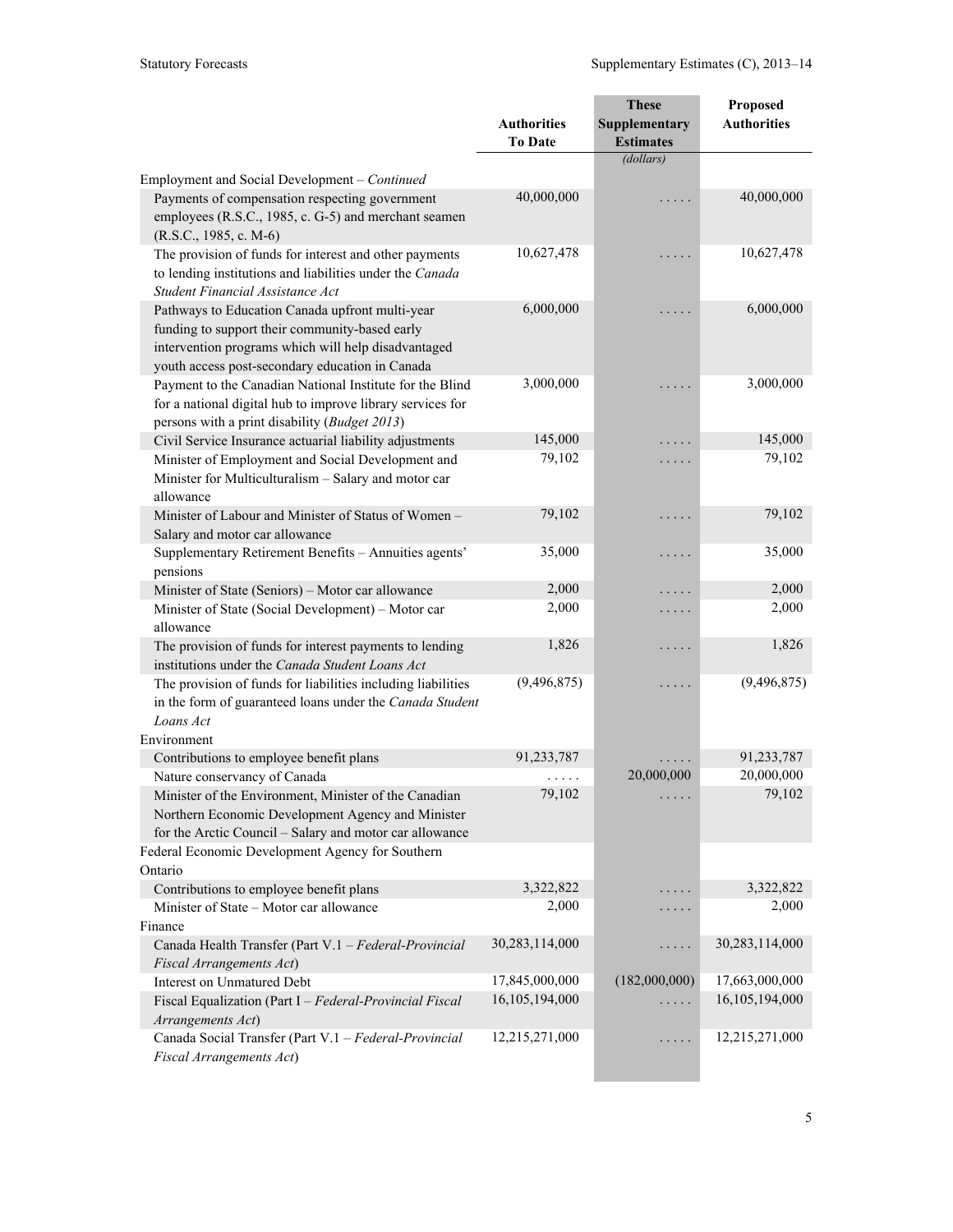|                                                                        |                    | <b>These</b>                  | Proposed           |
|------------------------------------------------------------------------|--------------------|-------------------------------|--------------------|
|                                                                        | <b>Authorities</b> | Supplementary                 | <b>Authorities</b> |
|                                                                        | <b>To Date</b>     | <b>Estimates</b><br>(dollars) |                    |
|                                                                        |                    |                               |                    |
| Finance – Continued<br><b>Other Interest Costs</b>                     | 8,677,000,000      | (59,000,000)                  | 8,618,000,000      |
| Territorial Financing (Part I.1 - Federal-Provincial Fiscal            | 3,288,281,700      |                               | 3,288,281,700      |
| Arrangements Act)                                                      |                    |                               |                    |
| Payments to Provinces Regarding Sales Tax                              | 1,481,000,000      | .                             | 1,481,000,000      |
| Harmonization (Part III.1 - Federal-Provincial Fiscal                  |                    |                               |                    |
| Arrangements Act)                                                      |                    |                               |                    |
| Payments to International Development Association                      | 441,610,000        |                               | 441,610,000        |
| Additional Fiscal Equalization to Nova Scotia (Part I -                | 245,785,000        | 14,472,000                    | 260,257,000        |
| Federal-Provincial Fiscal Arrangements Act)                            |                    |                               |                    |
| Wait Times Reduction Transfer (Part V.1 -                              | 250,000,000        | .                             | 250,000,000        |
| Federal-Provincial Fiscal Arrangements Act)                            |                    |                               |                    |
| Incentive for provinces to eliminate taxes on capital                  | 34,780,000         | 92,325,000                    | 127,105,000        |
| (Part IV - Federal-Provincial Fiscal Arrangements Act)                 |                    |                               |                    |
| Purchase of Domestic Coinage                                           | 126,500,000        | .                             | 126,500,000        |
| Additional Fiscal Equalization Offset Payment to Nova                  | 89,461,000         | .                             | 89,461,000         |
| Scotia (Nova Scotia and Newfoundland and Labrador                      |                    |                               |                    |
| Additional Fiscal Equalization Offset Payments Act)                    |                    |                               |                    |
| Additional Fiscal Equalization Payment - Total Transfer                | 55,806,000         | $\cdots$                      | 55,806,000         |
| Protection (Part I - Federal-Provincial Fiscal                         |                    |                               |                    |
| Arrangements Act)                                                      |                    |                               |                    |
| Debt payments on behalf of poor countries to                           | 51,200,000         |                               | 51,200,000         |
| International Organizations pursuant to section 18(1) of               |                    |                               |                    |
| the Economic Recovery Act                                              |                    |                               |                    |
| Statutory Subsidies (Constitution Acts, 1867-1982, and                 | 32,149,329         | 1,969,502                     | 34,118,831         |
| Other Statutory Authorities)                                           |                    |                               |                    |
| Contributions to employee benefit plans                                | 12,203,454         | 352,481                       | 12,555,935         |
| Payment to Ontario related to the Canada Health                        |                    | 10,052,000                    | 10,052,000         |
| Transfer (Part V.1 - Federal-Provincial Fiscal                         |                    |                               |                    |
| Arrangements Act)                                                      |                    |                               |                    |
| Payment to the International Bank for Reconstruction                   | 10,000,000         |                               | 10,000,000         |
| and Development for the Agriculture Advance Market                     |                    |                               |                    |
| Commitment (Bretton Woods and Related Agreements                       |                    |                               |                    |
| <i>Act</i> , section 8)                                                |                    |                               |                    |
| Canadian Securities Regulation Regime Transition Office                | 5,800,000          |                               | 5,800,000          |
| (Canadian Securities Regulation Regime Transition Office               |                    |                               |                    |
| Act)                                                                   |                    |                               |                    |
| Minister of Finance - Salary and motor car allowance                   | 79,102             |                               | 79,102             |
| Minister of State (Finance) – Motor car allowance                      | 2,000              |                               | 2,000              |
| Youth Allowances Recovery (Federal-Provincial Fiscal                   | (776, 742, 000)    | (874,000)                     | (777, 616, 000)    |
| Revision Act, 1964)                                                    |                    |                               |                    |
| Alternative Payments for Standing Programs (Part VI -                  | (3,531,960,000)    | (4,380,000)                   | (3,536,340,000)    |
| Federal-Provincial Fiscal Arrangements Act)                            |                    |                               |                    |
| Financial Transactions and Reports Analysis Centre of                  |                    |                               |                    |
| Canada                                                                 |                    |                               |                    |
| Contributions to employee benefit plans<br><b>Fisheries and Oceans</b> | 5,658,585          |                               | 5,658,585          |
| Contributions to employee benefit plans                                | 131,794,209        | 1,254,515                     | 133,048,724        |
|                                                                        |                    |                               |                    |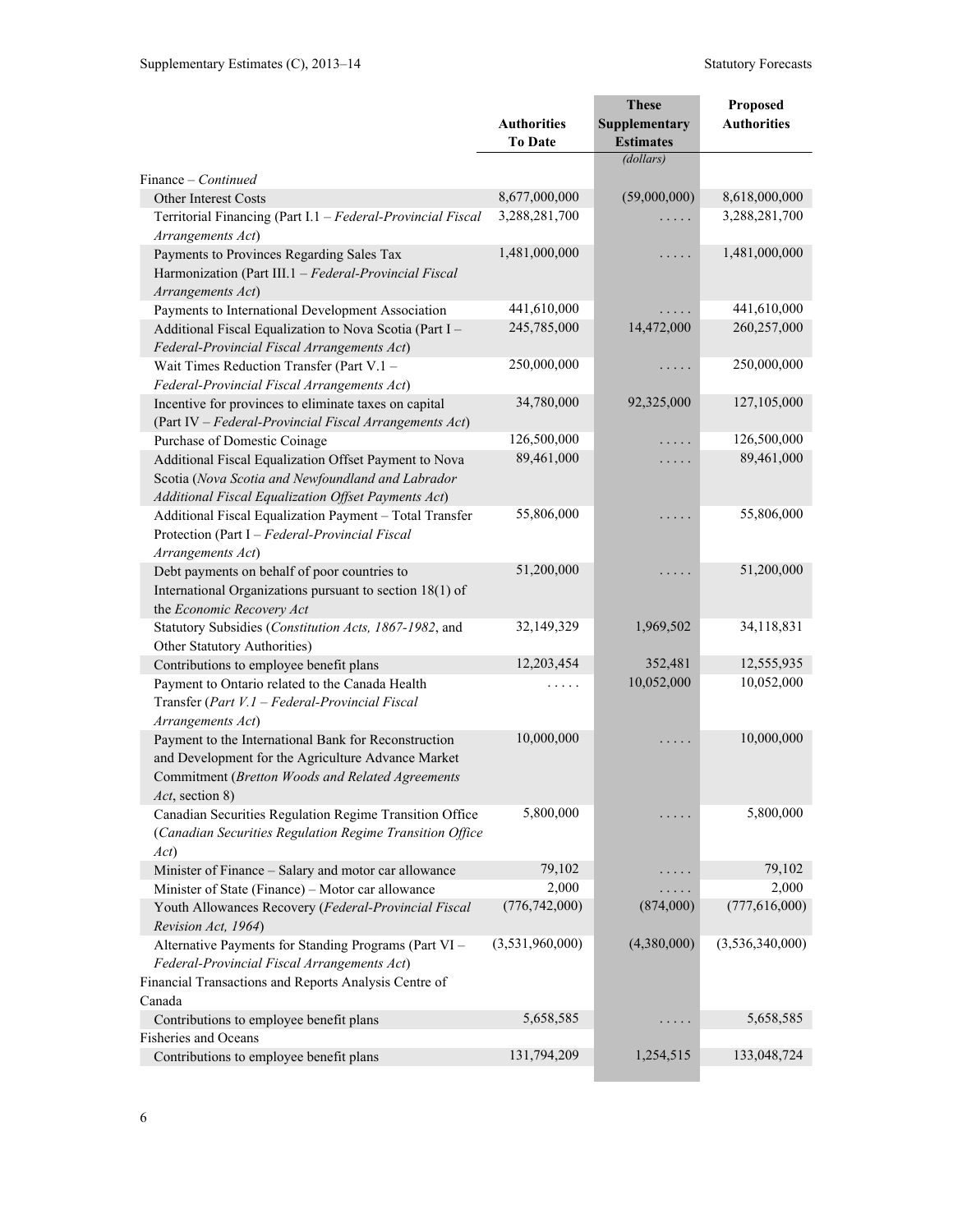|                                                                                                                                                                                                                                                                   |                                      | <b>These</b>                      | Proposed           |
|-------------------------------------------------------------------------------------------------------------------------------------------------------------------------------------------------------------------------------------------------------------------|--------------------------------------|-----------------------------------|--------------------|
|                                                                                                                                                                                                                                                                   | <b>Authorities</b><br><b>To Date</b> | Supplementary<br><b>Estimates</b> | <b>Authorities</b> |
|                                                                                                                                                                                                                                                                   |                                      | (dollars)                         |                    |
| Fisheries and Oceans – Continued                                                                                                                                                                                                                                  |                                      |                                   |                    |
| Minister of Fisheries and Oceans - Salary and motor car<br>allowance                                                                                                                                                                                              | 79,102                               | .                                 | 79,102             |
| Foreign Affairs, Trade and Development                                                                                                                                                                                                                            |                                      |                                   |                    |
| Contributions to employee benefit plans                                                                                                                                                                                                                           | 101,919,976                          | 1,181,124                         | 103,101,100        |
| Payments to International Financial Institutions -<br>Encashment of notes                                                                                                                                                                                         | 30,743,879                           | .                                 | 30,743,879         |
| Advance Market Commitment for Pneumococcal<br>Vaccines                                                                                                                                                                                                            | 17,000,000                           | .                                 | 17,000,000         |
| Payments under the Diplomatic Service (Special)<br>Superannuation Act (R.S.C., 1985, c. D-2)                                                                                                                                                                      | 250,000                              | .                                 | 250,000            |
| Minister of Foreign Affairs - Salary and motor car<br>allowance                                                                                                                                                                                                   | 79,102                               | .                                 | 79,102             |
| Minister of International Trade - Salary and motor car<br>allowance                                                                                                                                                                                               | 79,102                               | .                                 | 79,102             |
| Minister of International Development - Salary and<br>motor car allowance                                                                                                                                                                                         | 59,427                               | .                                 | 59,427             |
| Minister of State (Foreign Affairs and Consular) – Motor<br>car allowance<br>Governor General                                                                                                                                                                     | 2,000                                | .                                 | 2,000              |
| Contributions to employee benefit plans                                                                                                                                                                                                                           | 2,106,176                            | .                                 | 2,106,176          |
| Annuities payable under the Governor General's Act<br>(R.S.C., 1985 c. G-9)                                                                                                                                                                                       | 545,000                              | .                                 | 545,000            |
| Salary of the Governor General (R.S.C., 1985 c. G-9)                                                                                                                                                                                                              | 270,602                              | .                                 | 270,602            |
| Hazardous Materials Information Review Commission                                                                                                                                                                                                                 |                                      |                                   |                    |
| Contributions to employee benefit plans                                                                                                                                                                                                                           | .                                    | $\cdots\cdots\cdots$              | .                  |
| Health                                                                                                                                                                                                                                                            |                                      |                                   |                    |
| Contributions to employee benefit plans                                                                                                                                                                                                                           | 127,916,736                          | 74,338                            | 127,991,074        |
| Spending of revenues from other departments for which<br>the Minister is responsible, pursuant to<br>subsection 4.2(4) of the Department of Health Act                                                                                                            | 58,860,280                           | .                                 | 58,860,280         |
| Minister of Health - Salary and motor car allowance                                                                                                                                                                                                               | 79,102                               | .                                 | 79,102             |
| House of Commons                                                                                                                                                                                                                                                  |                                      |                                   |                    |
| Members of the House of Commons - Salaries and<br>allowances of Officers and Members of the House of<br>Commons under the Parliament of Canada Act and<br>contributions to the Members of Parliament Retiring<br>Allowances Account and the Members of Parliament | 112,837,350                          | .                                 | 112,837,350        |
| Retirement Compensation Arrangements Account                                                                                                                                                                                                                      |                                      |                                   |                    |
| Contributions to employee benefit plans                                                                                                                                                                                                                           | 35,924,165                           | 91,285                            | 36,015,450         |
| Immigration and Refugee Board                                                                                                                                                                                                                                     |                                      |                                   |                    |
| Contributions to employee benefit plans                                                                                                                                                                                                                           | 14,492,640                           | .                                 | 14,492,640         |
| Indian Affairs and Northern Development                                                                                                                                                                                                                           |                                      |                                   |                    |
| Grants to Aboriginal organizations designated to receive<br>claim settlement payments pursuant to Comprehensive<br>Land Claim Settlement Acts                                                                                                                     | 73,762,322                           |                                   | 73,762,322         |
| Contributions to employee benefit plans                                                                                                                                                                                                                           | 71,425,891                           | 28,358                            | 71,454,249         |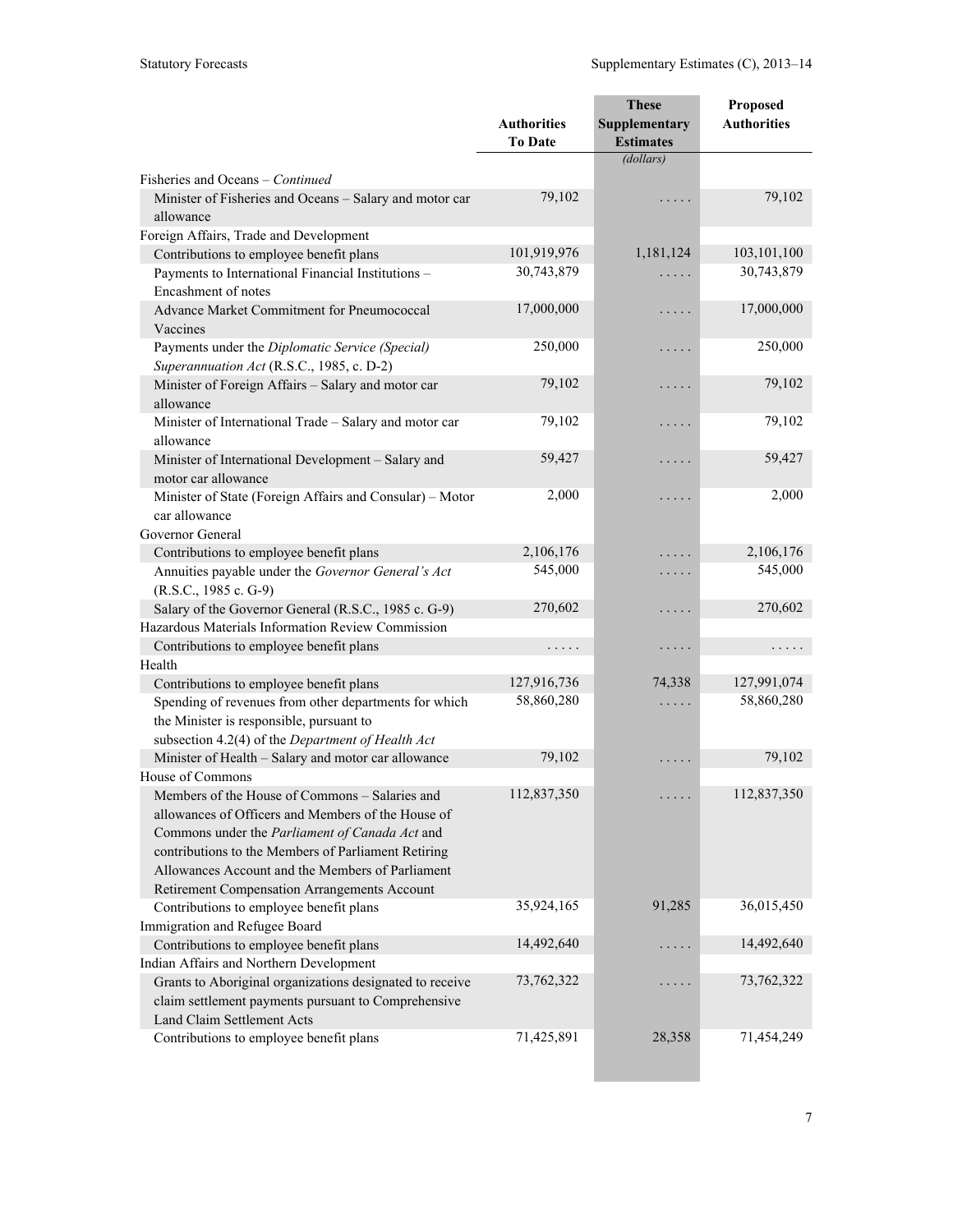|                                                                                                                 |                                      | <b>These</b>                      | Proposed           |
|-----------------------------------------------------------------------------------------------------------------|--------------------------------------|-----------------------------------|--------------------|
|                                                                                                                 | <b>Authorities</b><br><b>To Date</b> | Supplementary<br><b>Estimates</b> | <b>Authorities</b> |
|                                                                                                                 |                                      | (dollars)                         |                    |
| Indian Affairs and Northern Development - Continued                                                             |                                      |                                   |                    |
| Grant to the Nunatsiavut Government for the<br>implementation of the Labrador Inuit Land Claims                 | 8,994,000                            | .                                 | 8,994,000          |
| Agreement pursuant to the Labrador Inuit Land Claims<br>Agreement Act                                           |                                      |                                   |                    |
| Contributions to Indspire (Budget 2013)                                                                         | 5,000,000                            | .                                 | 5,000,000          |
| Payments to comprehensive claim beneficiaries in<br>compensation for resource royalties                         | 2,606,289                            | .                                 | 2,606,289          |
| Liabilities in respect of loan guarantees made to Indians                                                       | 2,000,000                            | .                                 | 2,000,000          |
| for Housing and Economic Development                                                                            |                                      |                                   |                    |
| <b>Indian Annuities Treaty payments</b>                                                                         | 1,400,000                            | .                                 | 1,400,000          |
| Minister of Aboriginal Affairs and Northern                                                                     | 79,102                               | .                                 | 79,102             |
| Development - Salary and motor car allowance                                                                    |                                      |                                   |                    |
| Grassy Narrows and Islington Bands Mercury Disability                                                           | 15,000                               | $\cdots$                          | 15,000             |
| Board                                                                                                           |                                      |                                   |                    |
| Indian Residential Schools Truth and Reconciliation                                                             |                                      |                                   |                    |
| Commission                                                                                                      |                                      |                                   |                    |
| Contributions to employee benefit plans                                                                         | 92,179                               | .                                 | 92,179             |
| Industry                                                                                                        |                                      |                                   |                    |
| Liabilities under the Canada Small Business Financing                                                           | 86,386,000                           | .                                 | 86,386,000         |
| Act (S.C., 1998, c. 36)                                                                                         |                                      |                                   | 53,656,412         |
| Contributions to employee benefit plans                                                                         | 53,656,412<br>43,300,000             | .                                 | 43,300,000         |
| Contributions to Genome Canada                                                                                  | 17,604,331                           | .                                 | 17,604,331         |
| Canadian Intellectual Property Office Revolving Fund                                                            | 13,800,000                           | .                                 | 13,800,000         |
| Grant to Genome Canada                                                                                          |                                      | .                                 | 9,000,000          |
| Contributions to the Canadian Youth Business<br>Foundation                                                      | 9,000,000                            | .                                 |                    |
| Minister of Industry - Salary and motor car allowance                                                           | 79,102                               | .                                 | 79,102             |
| Minister of State (Science and Technology, and Federal<br>Economic Development Initiative for Northern Ontario) | 2,000                                | .                                 | 2,000              |
| - Motor car allowance                                                                                           |                                      |                                   |                    |
| Minister of State (Small Business and Tourism, and<br>Agriculture) - Motor car allowance                        | 2,000                                | $\cdots\cdots\cdots$              | 2,000              |
| Canadian Youth Business Foundation                                                                              | $\cdots\cdots\cdots$                 |                                   | .                  |
| International Joint Commission (Canadian Section)                                                               |                                      |                                   |                    |
| Contributions to employee benefit plans                                                                         | 635,353                              | .                                 | 635,353            |
| Justice                                                                                                         |                                      |                                   |                    |
| Contributions to employee benefit plans                                                                         | 79,923,847                           | 26,616                            | 79,950,463         |
| Minister of Justice and Attorney General of Canada -                                                            | 79,102                               |                                   | 79,102             |
| Salary and motor car allowance                                                                                  |                                      |                                   |                    |
| Library and Archives of Canada                                                                                  |                                      |                                   |                    |
| Contributions to employee benefit plans                                                                         | 10,177,677                           | .                                 | 10,177,677         |
| Library of Parliament                                                                                           |                                      |                                   |                    |
| Contributions to employee benefit plans                                                                         | 5, 132, 478                          |                                   | 5, 132, 478        |
| Military Grievances External Review Committee                                                                   |                                      |                                   |                    |
| Contributions to employee benefit plans                                                                         | 607,519                              | .                                 | 607,519            |
| Military Police Complaints Commission                                                                           |                                      |                                   |                    |
| Contributions to employee benefit plans                                                                         | 344,630                              | $\cdots\cdots\cdots$              | 344,630            |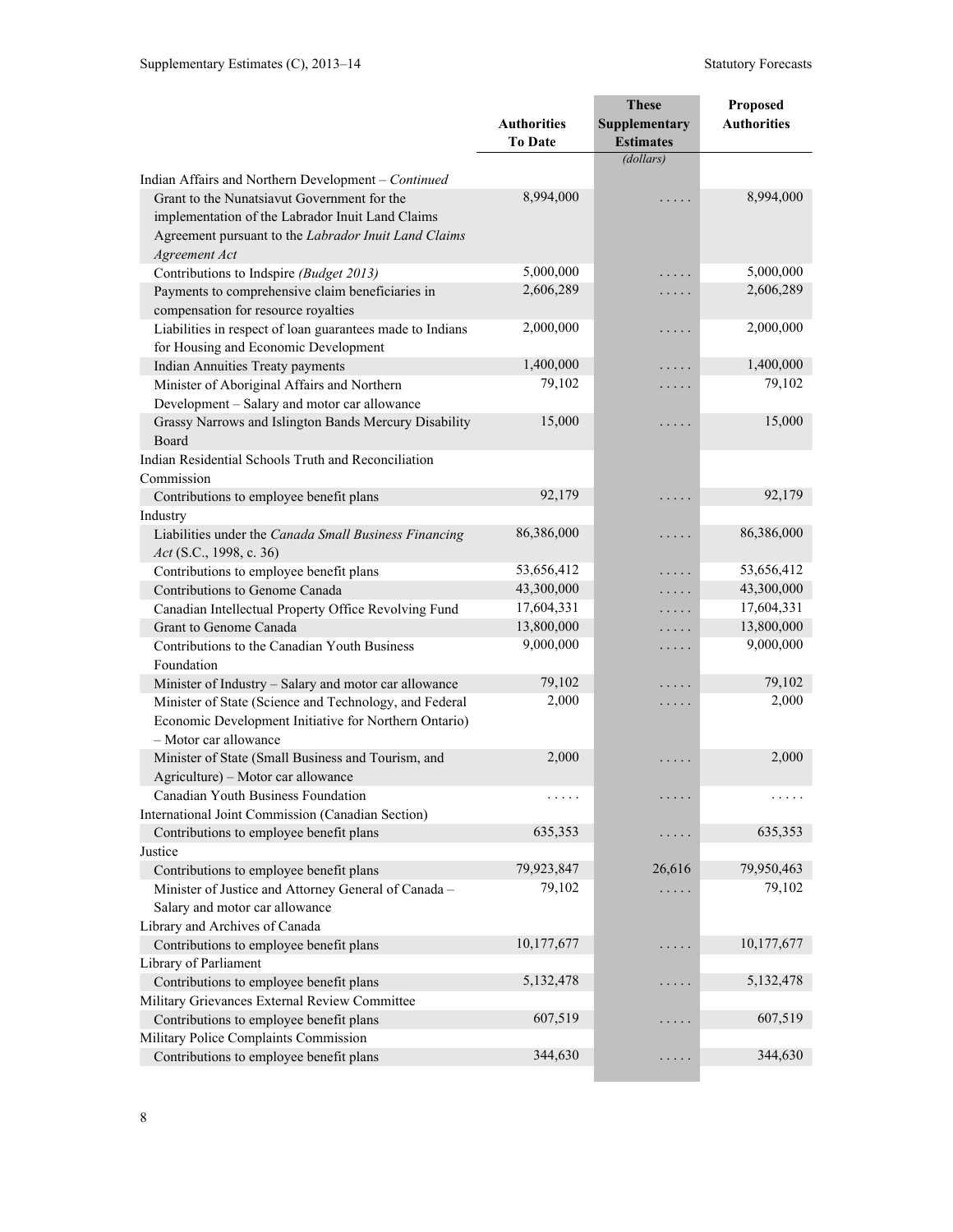|                                                                                                                                                                                                         |                                      | <b>These</b>                      | Proposed           |
|---------------------------------------------------------------------------------------------------------------------------------------------------------------------------------------------------------|--------------------------------------|-----------------------------------|--------------------|
|                                                                                                                                                                                                         | <b>Authorities</b><br><b>To Date</b> | Supplementary<br><b>Estimates</b> | <b>Authorities</b> |
|                                                                                                                                                                                                         |                                      | (dollars)                         |                    |
| National Battlefields Commission                                                                                                                                                                        |                                      |                                   |                    |
| Expenditures pursuant to subsection $29.1(1)$ of the<br>Financial Administration Act                                                                                                                    | 1,800,000                            | .                                 | 1,800,000          |
| Contributions to employee benefit plans                                                                                                                                                                 | 370,872                              | .                                 | 370,872            |
| National Defence                                                                                                                                                                                        |                                      |                                   |                    |
| Contributions to employee benefit plans - Members of<br>the Military                                                                                                                                    | 1,025,910,163                        | .                                 | 1,025,910,163      |
| Contributions to employee benefit plans                                                                                                                                                                 | 310,173,524                          | $\sim$ $\sim$ $\sim$ $\sim$       | 310,173,524        |
| Payments under the Supplementary Retirement Benefits<br>Act                                                                                                                                             | 4,492,604                            | .                                 | 4,492,604          |
| Payments under Parts I-IV of the Defence Services<br>Pension Continuation Act (R.S.C., 1970, c. D-3)                                                                                                    | 929,668                              | .                                 | 929,668            |
| Minister of National Defence - Salary and motor car<br>allowance                                                                                                                                        | 79,102                               | .                                 | 79,102             |
| Associate Minister of National Defence - Salary and<br>motor car allowance                                                                                                                              | 79,102                               | .                                 | 79,102             |
| Payments to dependants of certain members of the Royal<br>Canadian Air Force killed while serving as instructors<br>under the British Commonwealth Air Training Plan<br>(Appropriation Act No. 4, 1968) | 24,100                               | .                                 | 24,100             |
| National Energy Board                                                                                                                                                                                   |                                      |                                   |                    |
| Contributions to employee benefit plans                                                                                                                                                                 | 7,195,012                            | $\ddot{\phantom{0}}$              | 7,195,012          |
| National Research Council of Canada                                                                                                                                                                     |                                      |                                   |                    |
| Spending of revenues pursuant to paragraph $5(1)(e)$ of<br>the National Research Council Act (R.S.C., 1985,<br>c. $N-15$ )                                                                              | 142,000,000                          | .                                 | 142,000,000        |
| Contributions to employee benefit plans                                                                                                                                                                 | 47,106,071                           | بالمناب                           | 47,106,071         |
| <b>Natural Resources</b>                                                                                                                                                                                |                                      |                                   |                    |
| Payments to the Newfoundland Offshore Petroleum<br>Resource Revenue Fund                                                                                                                                | 1,142,062,000                        | .                                 | 1,142,062,000      |
| Payments to the Nova Scotia Offshore Revenue Account                                                                                                                                                    | 79,339,000                           |                                   | 79,339,000         |
| Contributions to employee benefit plans                                                                                                                                                                 | 60,180,877                           | $\cdots$                          | 60,180,877         |
| Payments of the Crown Share Adjustment for Nova<br>Scotia Offshore Petroleum Resources                                                                                                                  | 22,460,000                           | .                                 | 22,460,000         |
| Contribution to the Canada/Newfoundland Offshore<br>Petroleum Board                                                                                                                                     | 7,756,000                            |                                   | 7,756,000          |
| Contribution to the Canada/Nova Scotia Offshore<br>Petroleum Board                                                                                                                                      | 3,550,000                            |                                   | 3,550,000          |
| Minister of Natural Resources - Salary and motor car<br>allowance                                                                                                                                       | 79,102                               | $\sim$ $\sim$ $\sim$ $\sim$       | 79,102             |
| Geomatics Canada Revolving Fund                                                                                                                                                                         | .                                    |                                   |                    |
| Natural Sciences and Engineering Research Council                                                                                                                                                       |                                      |                                   |                    |
| Contributions to employee benefit plans                                                                                                                                                                 | 5,176,123                            | $\sim$ $\sim$ $\sim$              | 5,176,123          |
| Northern Pipeline Agency                                                                                                                                                                                |                                      |                                   |                    |
| Contributions to employee benefit plans                                                                                                                                                                 | 120,930                              | $\ddot{\phantom{0}}$              | 120,930            |
| Office of Infrastructure of Canada                                                                                                                                                                      |                                      |                                   |                    |
| Contributions to employee benefit plans                                                                                                                                                                 | 4,986,059                            | .                                 | 4,986,059          |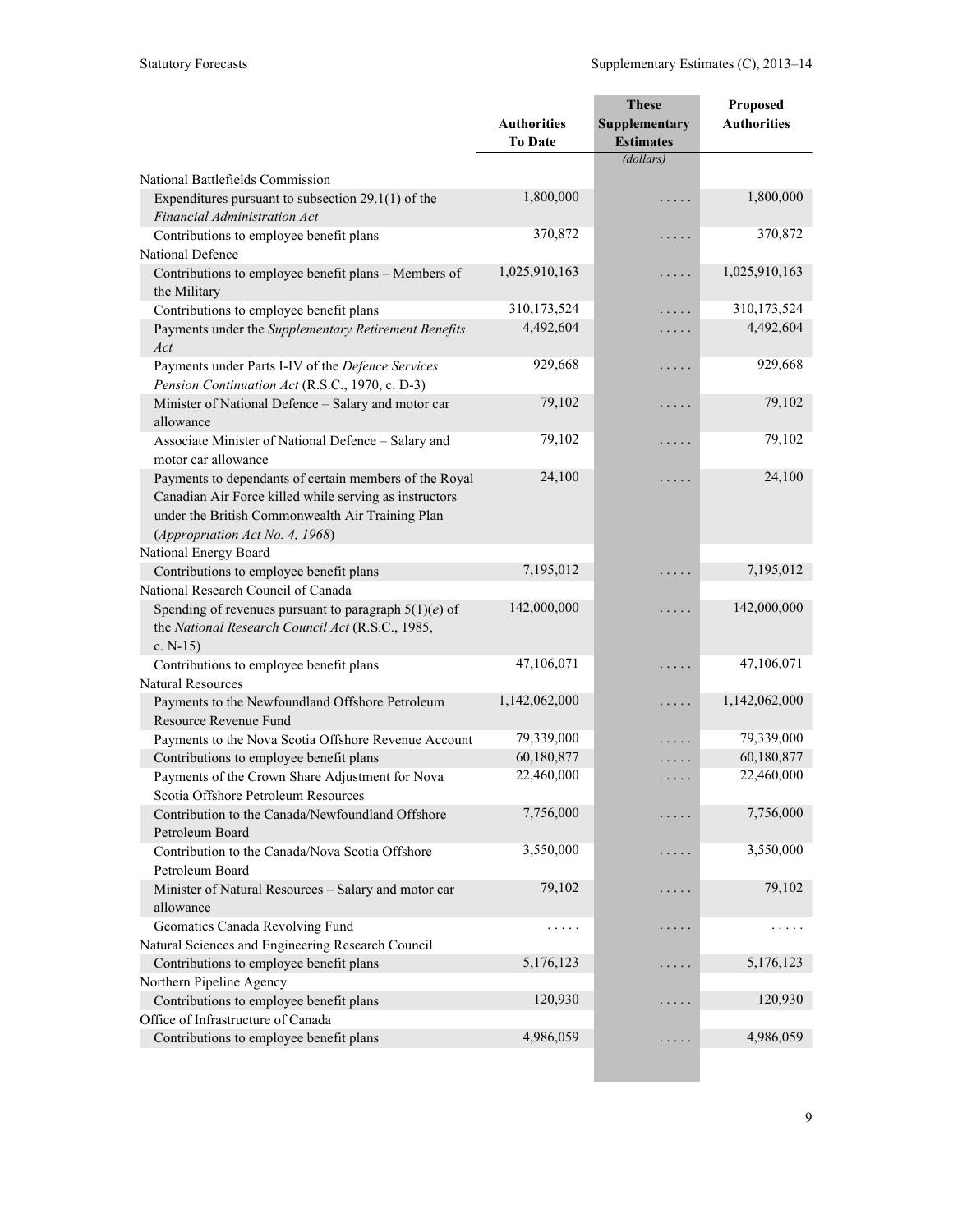|                                                            |                                      | <b>These</b>                      | Proposed           |
|------------------------------------------------------------|--------------------------------------|-----------------------------------|--------------------|
|                                                            | <b>Authorities</b><br><b>To Date</b> | Supplementary<br><b>Estimates</b> | <b>Authorities</b> |
|                                                            |                                      | (dollars)                         |                    |
| Office of the Commissioner of Lobbying                     |                                      |                                   |                    |
| Contributions to employee benefit plans                    | 434,784                              | $\ddot{\phantom{0}}$              | 434,784            |
| Office of the Commissioner of Official Languages           |                                      |                                   |                    |
| Contributions to employee benefit plans                    | 2,250,180                            | .                                 | 2,250,180          |
| Office of the Communications Security Establishment        |                                      |                                   |                    |
| Commissioner                                               |                                      |                                   |                    |
| Contributions to employee benefit plans                    | 134,008                              | .                                 | 134,008            |
| Office of the Conflict of Interest and Ethics Commissioner |                                      |                                   |                    |
| Contributions to employee benefit plans                    | 800,421                              | .                                 | 800,421            |
| Office of the Co-ordinator, Status of Women                |                                      |                                   |                    |
| Contributions to employee benefit plans                    | 1,244,686                            | .                                 | 1,244,686          |
| Office of the Correctional Investigator                    |                                      |                                   |                    |
| Contributions to employee benefit plans                    | 566,948                              | .                                 | 566,948            |
| Office of the Director of Public Prosecutions              |                                      |                                   |                    |
| Contributions to employee benefit plans                    | 18,247,860                           | .                                 | 18,247,860         |
| Office of the Public Sector Integrity Commissioner         |                                      |                                   |                    |
| Contributions to employee benefit plans                    | 520,799                              | .                                 | 520,799            |
| Office of the Superintendent of Financial Institutions     |                                      |                                   |                    |
| Spending of revenues pursuant to subsection $17(2)$ of the |                                      | .                                 | .                  |
| Office of the Superintendent of Financial Institutions Act |                                      |                                   |                    |
| Offices of the Information and Privacy Commissioners of    |                                      |                                   |                    |
| Canada                                                     |                                      |                                   |                    |
| Contributions to employee benefit plans                    | 3,830,250                            | $\ddot{\phantom{0}}$              | 3,830,250          |
| Parks Canada Agency                                        |                                      |                                   |                    |
| Expenditures equivalent to revenues resulting from the     | 111,000,000                          | .                                 | 111,000,000        |
| conduct of operations pursuant to section 20 of the        |                                      |                                   |                    |
| Parks Canada Agency Act                                    |                                      |                                   |                    |
| Contributions to employee benefit plans                    | 48,986,722                           | 150,000                           | 49,136,722         |
| Parole Board of Canada                                     |                                      |                                   |                    |
| Contributions to employee benefit plans                    | 6,240,763                            | .                                 | 6,240,763          |
| Patented Medicine Prices Review Board                      |                                      |                                   |                    |
| Contributions to employee benefit plans                    | 1,025,633                            | .                                 | 1,025,633          |
| Privy Council                                              |                                      |                                   |                    |
| Contributions to employee benefit plans                    | 14,084,671                           | 310,580                           | 14,395,251         |
| Prime Minister - Salary and motor car allowance            | 163,043                              |                                   | 163,043            |
| Minister of Infrastructure, Communities and                | 79,102                               | .                                 | 79,102             |
| Intergovernmental Affairs and Minister of the Economic     |                                      |                                   |                    |
| Development Agency of Canada for the Regions of            |                                      |                                   |                    |
| Quebec - Salary and motor car allowance                    |                                      |                                   |                    |
| Leader of the Government in the Senate - Salary and        | 79,102                               | $\cdot$                           | 79,102             |
| motor car allowance                                        |                                      |                                   |                    |
| Leader of the Government in the House of Commons -         | 79,102                               | .                                 | 79,102             |
| Salary and motor car allowance                             |                                      |                                   |                    |
| Minister of State (Democratic Reform) - Motor car          | 2,000                                | $\cdots$                          | 2,000              |
| allowance                                                  |                                      |                                   |                    |
| Minister of State and Chief Government Whip - Motor        | 2,000                                | .                                 | 2,000              |
| car allowance                                              |                                      |                                   |                    |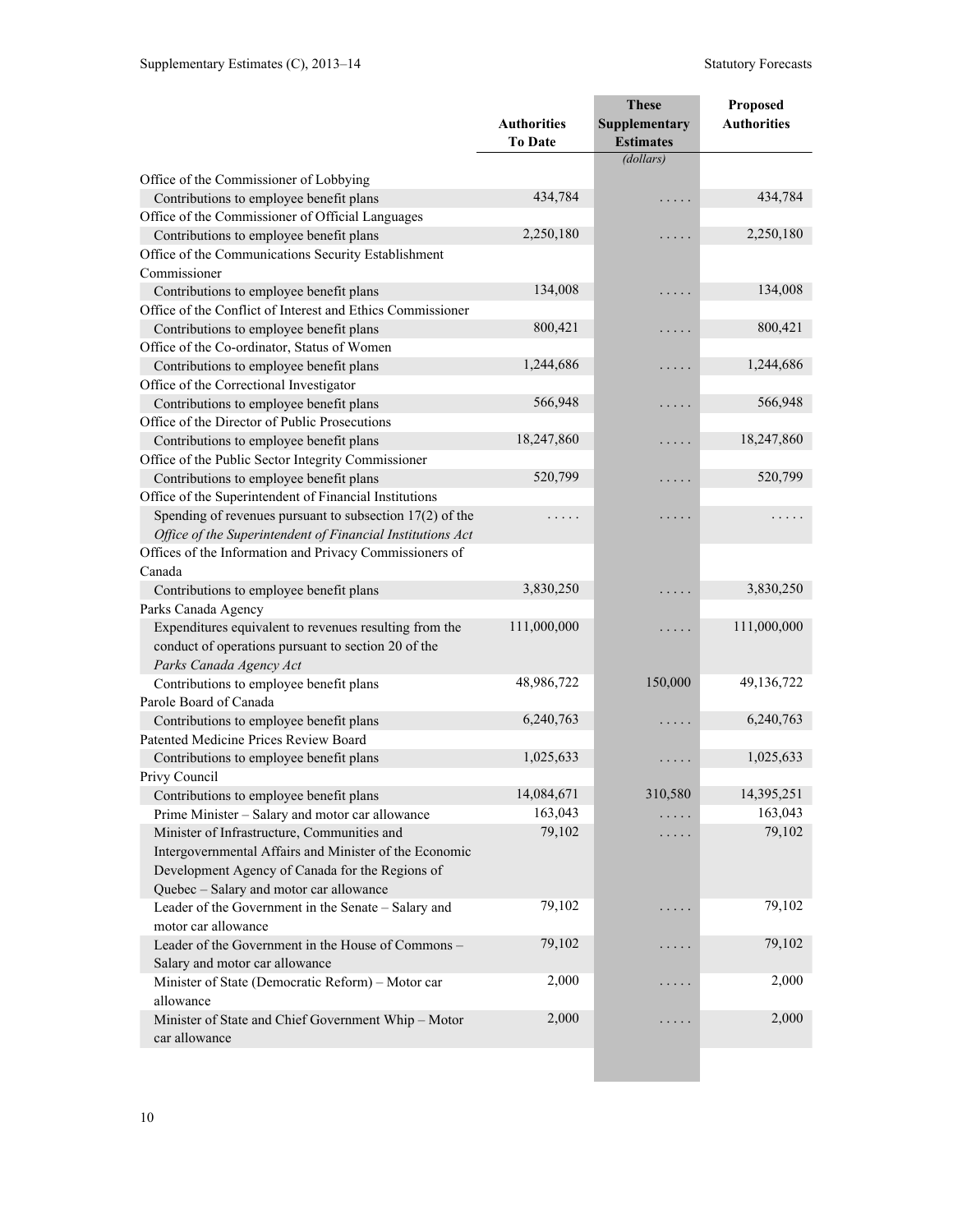|                                                                                         |                    | <b>These</b>     | Proposed                  |
|-----------------------------------------------------------------------------------------|--------------------|------------------|---------------------------|
|                                                                                         | <b>Authorities</b> | Supplementary    | <b>Authorities</b>        |
|                                                                                         | <b>To Date</b>     | <b>Estimates</b> |                           |
|                                                                                         |                    | (dollars)        |                           |
| Public Health Agency of Canada                                                          |                    |                  |                           |
| Contributions to employee benefit plans                                                 | 33,340,215         |                  | 33,340,215                |
| Spending of revenues from other departments for which                                   | 14,027,197         | .                | 14,027,197                |
| the Minister is responsible, pursuant to subsection                                     |                    |                  |                           |
| 4.2(4) of the Department of Health Act                                                  |                    |                  |                           |
| Public Safety and Emergency Preparedness                                                |                    |                  |                           |
| Contributions to employee benefit plans                                                 | 15,915,716         | 55,021           | 15,970,737                |
| Minister of Public Safety and Emergency Preparedness -                                  | 79,102             | .                | 79,102                    |
| Salary and motor car allowance                                                          |                    |                  |                           |
| Public Service Commission                                                               |                    |                  |                           |
| Contributions to employee benefit plans                                                 | 13,170,904         | .                | 13,170,904                |
| Public Service Labour Relations Board                                                   |                    |                  |                           |
| Contributions to employee benefit plans                                                 | 1,304,347          | .                | 1,304,347                 |
| Public Service Staffing Tribunal                                                        |                    |                  |                           |
| Contributions to employee benefit plans                                                 | 611,000            | .                | 611,000                   |
| Public Works and Government Services                                                    | 116,946,866        |                  |                           |
| Contributions to employee benefit plans                                                 | 10,000,000         | 213,123          | 117,159,989<br>10,000,000 |
| Real Property Services Revolving Fund                                                   | 8,484,366          | .                | 8,484,366                 |
| Optional Services Revolving Fund                                                        | 7,022,229          | .                | 7,022,229                 |
| Translation Bureau Revolving Fund<br>Minister of Public Works and Government Services - | 79,102             | .                | 79,102                    |
| Salary and motor car allowance                                                          |                    | .                |                           |
| Registry of the Competition Tribunal                                                    |                    |                  |                           |
| Contributions to employee benefit plans                                                 | 164,414            |                  | 164,414                   |
| Registry of the Public Servants Disclosure Protection                                   |                    |                  |                           |
| Tribunal                                                                                |                    |                  |                           |
| Contributions to employee benefit plans                                                 | 188,284            | .                | 188,284                   |
| Registry of the Specific Claims Tribunal                                                |                    |                  |                           |
| Contributions to employee benefit plans                                                 | 203,756            | .                | 203,756                   |
| Royal Canadian Mounted Police                                                           |                    |                  |                           |
| Pensions and other employee benefits - Members of the                                   | 371,520,429        | .                | 371,520,429               |
| Force                                                                                   |                    |                  |                           |
| Contributions to employee benefit plans                                                 | 92,920,969         | .                | 92,920,969                |
| Pensions under the Royal Canadian Mounted Police                                        | 14,000,000         |                  | 14,000,000                |
| Pension Continuation Act (R.S.C., 1970, c. R-10)                                        |                    |                  |                           |
| Royal Canadian Mounted Police External Review                                           |                    |                  |                           |
| Committee                                                                               |                    |                  |                           |
| Contributions to employee benefit plans                                                 | 103,639            |                  | 103,639                   |
| Royal Canadian Mounted Police Public Complaints                                         |                    |                  |                           |
| Commission                                                                              |                    |                  |                           |
| Contributions to employee benefit plans                                                 | 1,005,689          |                  | 1,005,689                 |
| Security Intelligence Review Committee                                                  |                    |                  |                           |
| Contributions to employee benefit plans                                                 | 320,297            |                  | 320,297                   |
| Senate Ethics Officer                                                                   |                    |                  |                           |
| Contributions to employee benefit plans                                                 | 110,400            |                  | 110,400                   |
| <b>Shared Services Canada</b>                                                           |                    |                  |                           |
| Contributions to employee benefit plans                                                 | 100,053,423        | .                | 100,053,423               |
|                                                                                         |                    |                  |                           |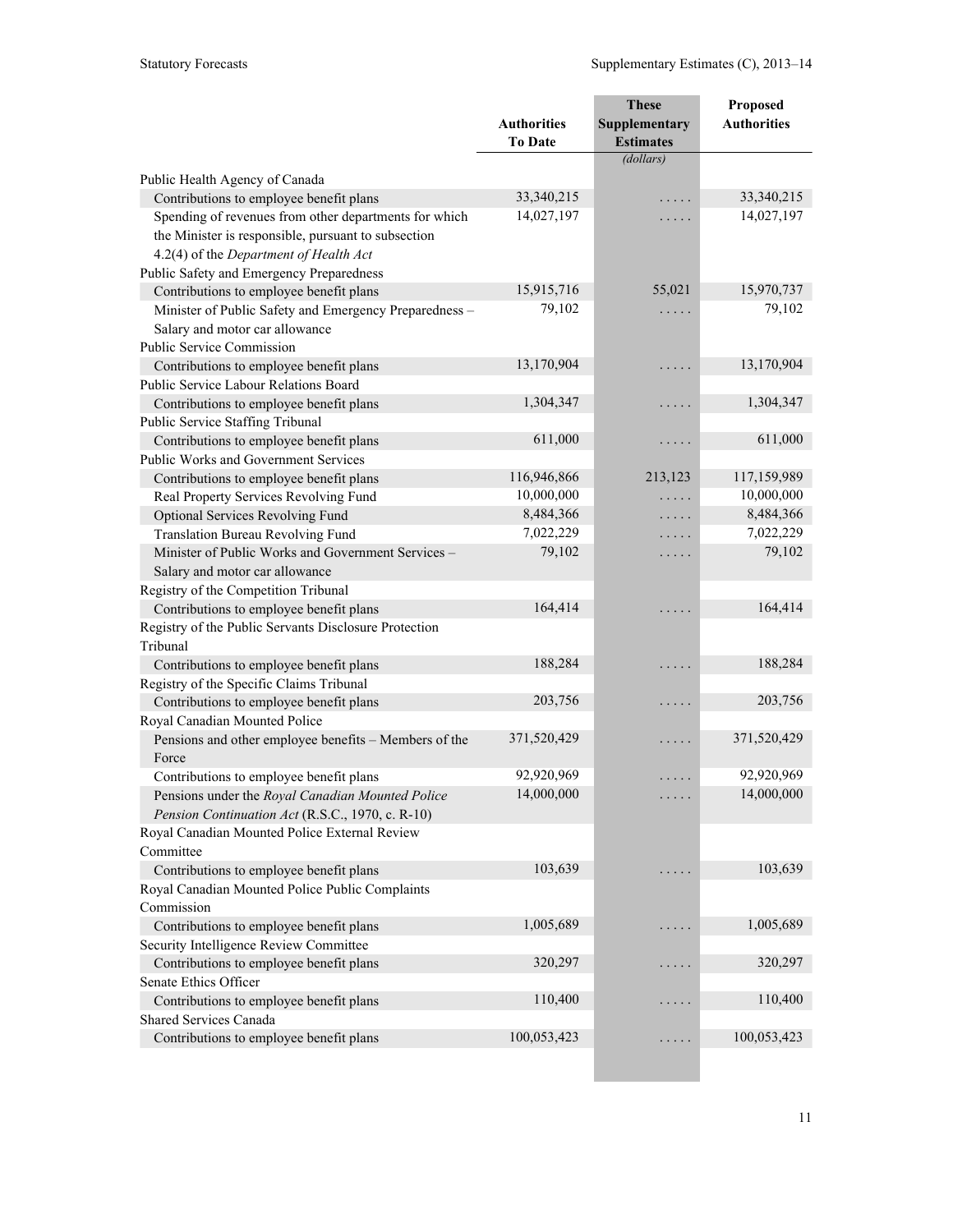| <b>Authorities</b><br>Supplementary<br><b>Authorities</b><br><b>Estimates</b><br><b>To Date</b><br>(dollars)<br>Social Sciences and Humanities Research Council<br>2,629,942<br>2,629,942<br>Contributions to employee benefit plans<br>$\cdots$<br><b>Statistics Canada</b><br>67,215,530<br>67,215,530<br>Contributions to employee benefit plans<br>$\cdots$<br>Supreme Court of Canada<br>6,371,407<br>6,371,407<br>Judges' salaries, allowances and annuities, annuities to<br>$\cdots$<br>spouses and children of judges and lump sum payments<br>to spouses of judges who die while in office<br>(R.S.C., (1985), c. J-1 as amended)<br>2,382,068<br>2,382,068<br>Contributions to employee benefit plans<br>$\cdots$<br>The Senate<br>26,690,200<br>26,690,200<br>Officers and Members of the Senate - Salaries,<br>$\cdots$<br>allowances and other payments to the Speaker of the<br>Senate, Members and other officers of the Senate under<br>the Parliament of Canada Act; contributions to the<br>Members of Parliament Retiring Allowances Account<br>and Members of Parliament Retirement Compensation<br>Arrangements Account (R.S.C., 1985, c. M-5)<br>7,657,013<br>7,657,013<br>Contributions to employee benefit plans<br>.<br>Transport<br>95,700,000<br>95,700,000<br>Payments in respect of St. Lawrence Seaway agreements<br>$\cdots$ .<br>under the Canada Marine Act (S.C., 1998, c. 10)<br>73,215,048<br>73,215,048<br>Contributions to employee benefit plans<br>.<br>61,582,525<br>61,582,525<br>Northumberland Strait Crossing Subsidy Payment under<br>.<br>the Northumberland Strait Crossing Act (S.C., 1993,<br>c. $43)$<br>3,300,000<br>3,300,000<br>Payments to the Canadian National Railway Company in<br>respect of the termination of the collection of tolls on the<br>Victoria Bridge, Montreal and for rehabilitation work on<br>the roadway portion of the Bridge (Vote 107,<br>Appropriation Act No. 5, 1963, S.C., 1963, c. 42)<br>79,102<br>79,102<br>Minister of Transport - Salary and motor car allowance<br>.<br>Minister of State – Motor car allowance<br>2,000<br>2,000<br>.<br>Transportation Appeal Tribunal of Canada<br>126,850<br>126,850<br>Contributions to employee benefit plans<br>$\cdots$<br><b>Treasury Board Secretariat</b><br>443,000,000<br>443,000,000<br>Employer contributions made under the Public Service<br>.<br>Superannuation Act and other retirement acts and the<br>Employment Insurance Act<br>28,309,137<br>151,999<br>28,461,136<br>Contributions to employee benefit plans<br>79,102<br>79,102<br>President of the Treasury Board - Salary and motor car<br>.<br>allowance<br>20,000<br>20,000<br>Payments under the Public Service Pension Adjustment<br>.<br>Act (R.S.C., 1970, c. P-33)<br>Veterans Affairs<br>39,394,993<br>39,394,993<br>Contributions to employee benefit plans |                                                   |         | <b>These</b>         | Proposed |
|-----------------------------------------------------------------------------------------------------------------------------------------------------------------------------------------------------------------------------------------------------------------------------------------------------------------------------------------------------------------------------------------------------------------------------------------------------------------------------------------------------------------------------------------------------------------------------------------------------------------------------------------------------------------------------------------------------------------------------------------------------------------------------------------------------------------------------------------------------------------------------------------------------------------------------------------------------------------------------------------------------------------------------------------------------------------------------------------------------------------------------------------------------------------------------------------------------------------------------------------------------------------------------------------------------------------------------------------------------------------------------------------------------------------------------------------------------------------------------------------------------------------------------------------------------------------------------------------------------------------------------------------------------------------------------------------------------------------------------------------------------------------------------------------------------------------------------------------------------------------------------------------------------------------------------------------------------------------------------------------------------------------------------------------------------------------------------------------------------------------------------------------------------------------------------------------------------------------------------------------------------------------------------------------------------------------------------------------------------------------------------------------------------------------------------------------------------------------------------------------------------------------------------------------------------------------------------------------------------------------------------------------------------------------------------------------------------------------------------------------------------------------------------------------------------------------------------------------------------------------------------|---------------------------------------------------|---------|----------------------|----------|
|                                                                                                                                                                                                                                                                                                                                                                                                                                                                                                                                                                                                                                                                                                                                                                                                                                                                                                                                                                                                                                                                                                                                                                                                                                                                                                                                                                                                                                                                                                                                                                                                                                                                                                                                                                                                                                                                                                                                                                                                                                                                                                                                                                                                                                                                                                                                                                                                                                                                                                                                                                                                                                                                                                                                                                                                                                                                             |                                                   |         |                      |          |
|                                                                                                                                                                                                                                                                                                                                                                                                                                                                                                                                                                                                                                                                                                                                                                                                                                                                                                                                                                                                                                                                                                                                                                                                                                                                                                                                                                                                                                                                                                                                                                                                                                                                                                                                                                                                                                                                                                                                                                                                                                                                                                                                                                                                                                                                                                                                                                                                                                                                                                                                                                                                                                                                                                                                                                                                                                                                             |                                                   |         |                      |          |
|                                                                                                                                                                                                                                                                                                                                                                                                                                                                                                                                                                                                                                                                                                                                                                                                                                                                                                                                                                                                                                                                                                                                                                                                                                                                                                                                                                                                                                                                                                                                                                                                                                                                                                                                                                                                                                                                                                                                                                                                                                                                                                                                                                                                                                                                                                                                                                                                                                                                                                                                                                                                                                                                                                                                                                                                                                                                             |                                                   |         |                      |          |
|                                                                                                                                                                                                                                                                                                                                                                                                                                                                                                                                                                                                                                                                                                                                                                                                                                                                                                                                                                                                                                                                                                                                                                                                                                                                                                                                                                                                                                                                                                                                                                                                                                                                                                                                                                                                                                                                                                                                                                                                                                                                                                                                                                                                                                                                                                                                                                                                                                                                                                                                                                                                                                                                                                                                                                                                                                                                             |                                                   |         |                      |          |
|                                                                                                                                                                                                                                                                                                                                                                                                                                                                                                                                                                                                                                                                                                                                                                                                                                                                                                                                                                                                                                                                                                                                                                                                                                                                                                                                                                                                                                                                                                                                                                                                                                                                                                                                                                                                                                                                                                                                                                                                                                                                                                                                                                                                                                                                                                                                                                                                                                                                                                                                                                                                                                                                                                                                                                                                                                                                             |                                                   |         |                      |          |
|                                                                                                                                                                                                                                                                                                                                                                                                                                                                                                                                                                                                                                                                                                                                                                                                                                                                                                                                                                                                                                                                                                                                                                                                                                                                                                                                                                                                                                                                                                                                                                                                                                                                                                                                                                                                                                                                                                                                                                                                                                                                                                                                                                                                                                                                                                                                                                                                                                                                                                                                                                                                                                                                                                                                                                                                                                                                             |                                                   |         |                      |          |
|                                                                                                                                                                                                                                                                                                                                                                                                                                                                                                                                                                                                                                                                                                                                                                                                                                                                                                                                                                                                                                                                                                                                                                                                                                                                                                                                                                                                                                                                                                                                                                                                                                                                                                                                                                                                                                                                                                                                                                                                                                                                                                                                                                                                                                                                                                                                                                                                                                                                                                                                                                                                                                                                                                                                                                                                                                                                             |                                                   |         |                      |          |
|                                                                                                                                                                                                                                                                                                                                                                                                                                                                                                                                                                                                                                                                                                                                                                                                                                                                                                                                                                                                                                                                                                                                                                                                                                                                                                                                                                                                                                                                                                                                                                                                                                                                                                                                                                                                                                                                                                                                                                                                                                                                                                                                                                                                                                                                                                                                                                                                                                                                                                                                                                                                                                                                                                                                                                                                                                                                             |                                                   |         |                      |          |
|                                                                                                                                                                                                                                                                                                                                                                                                                                                                                                                                                                                                                                                                                                                                                                                                                                                                                                                                                                                                                                                                                                                                                                                                                                                                                                                                                                                                                                                                                                                                                                                                                                                                                                                                                                                                                                                                                                                                                                                                                                                                                                                                                                                                                                                                                                                                                                                                                                                                                                                                                                                                                                                                                                                                                                                                                                                                             |                                                   |         |                      |          |
|                                                                                                                                                                                                                                                                                                                                                                                                                                                                                                                                                                                                                                                                                                                                                                                                                                                                                                                                                                                                                                                                                                                                                                                                                                                                                                                                                                                                                                                                                                                                                                                                                                                                                                                                                                                                                                                                                                                                                                                                                                                                                                                                                                                                                                                                                                                                                                                                                                                                                                                                                                                                                                                                                                                                                                                                                                                                             |                                                   |         |                      |          |
|                                                                                                                                                                                                                                                                                                                                                                                                                                                                                                                                                                                                                                                                                                                                                                                                                                                                                                                                                                                                                                                                                                                                                                                                                                                                                                                                                                                                                                                                                                                                                                                                                                                                                                                                                                                                                                                                                                                                                                                                                                                                                                                                                                                                                                                                                                                                                                                                                                                                                                                                                                                                                                                                                                                                                                                                                                                                             |                                                   |         |                      |          |
|                                                                                                                                                                                                                                                                                                                                                                                                                                                                                                                                                                                                                                                                                                                                                                                                                                                                                                                                                                                                                                                                                                                                                                                                                                                                                                                                                                                                                                                                                                                                                                                                                                                                                                                                                                                                                                                                                                                                                                                                                                                                                                                                                                                                                                                                                                                                                                                                                                                                                                                                                                                                                                                                                                                                                                                                                                                                             |                                                   |         |                      |          |
|                                                                                                                                                                                                                                                                                                                                                                                                                                                                                                                                                                                                                                                                                                                                                                                                                                                                                                                                                                                                                                                                                                                                                                                                                                                                                                                                                                                                                                                                                                                                                                                                                                                                                                                                                                                                                                                                                                                                                                                                                                                                                                                                                                                                                                                                                                                                                                                                                                                                                                                                                                                                                                                                                                                                                                                                                                                                             |                                                   |         |                      |          |
|                                                                                                                                                                                                                                                                                                                                                                                                                                                                                                                                                                                                                                                                                                                                                                                                                                                                                                                                                                                                                                                                                                                                                                                                                                                                                                                                                                                                                                                                                                                                                                                                                                                                                                                                                                                                                                                                                                                                                                                                                                                                                                                                                                                                                                                                                                                                                                                                                                                                                                                                                                                                                                                                                                                                                                                                                                                                             |                                                   |         |                      |          |
|                                                                                                                                                                                                                                                                                                                                                                                                                                                                                                                                                                                                                                                                                                                                                                                                                                                                                                                                                                                                                                                                                                                                                                                                                                                                                                                                                                                                                                                                                                                                                                                                                                                                                                                                                                                                                                                                                                                                                                                                                                                                                                                                                                                                                                                                                                                                                                                                                                                                                                                                                                                                                                                                                                                                                                                                                                                                             |                                                   |         |                      |          |
|                                                                                                                                                                                                                                                                                                                                                                                                                                                                                                                                                                                                                                                                                                                                                                                                                                                                                                                                                                                                                                                                                                                                                                                                                                                                                                                                                                                                                                                                                                                                                                                                                                                                                                                                                                                                                                                                                                                                                                                                                                                                                                                                                                                                                                                                                                                                                                                                                                                                                                                                                                                                                                                                                                                                                                                                                                                                             |                                                   |         |                      |          |
|                                                                                                                                                                                                                                                                                                                                                                                                                                                                                                                                                                                                                                                                                                                                                                                                                                                                                                                                                                                                                                                                                                                                                                                                                                                                                                                                                                                                                                                                                                                                                                                                                                                                                                                                                                                                                                                                                                                                                                                                                                                                                                                                                                                                                                                                                                                                                                                                                                                                                                                                                                                                                                                                                                                                                                                                                                                                             |                                                   |         |                      |          |
|                                                                                                                                                                                                                                                                                                                                                                                                                                                                                                                                                                                                                                                                                                                                                                                                                                                                                                                                                                                                                                                                                                                                                                                                                                                                                                                                                                                                                                                                                                                                                                                                                                                                                                                                                                                                                                                                                                                                                                                                                                                                                                                                                                                                                                                                                                                                                                                                                                                                                                                                                                                                                                                                                                                                                                                                                                                                             |                                                   |         |                      |          |
|                                                                                                                                                                                                                                                                                                                                                                                                                                                                                                                                                                                                                                                                                                                                                                                                                                                                                                                                                                                                                                                                                                                                                                                                                                                                                                                                                                                                                                                                                                                                                                                                                                                                                                                                                                                                                                                                                                                                                                                                                                                                                                                                                                                                                                                                                                                                                                                                                                                                                                                                                                                                                                                                                                                                                                                                                                                                             |                                                   |         |                      |          |
|                                                                                                                                                                                                                                                                                                                                                                                                                                                                                                                                                                                                                                                                                                                                                                                                                                                                                                                                                                                                                                                                                                                                                                                                                                                                                                                                                                                                                                                                                                                                                                                                                                                                                                                                                                                                                                                                                                                                                                                                                                                                                                                                                                                                                                                                                                                                                                                                                                                                                                                                                                                                                                                                                                                                                                                                                                                                             |                                                   |         |                      |          |
|                                                                                                                                                                                                                                                                                                                                                                                                                                                                                                                                                                                                                                                                                                                                                                                                                                                                                                                                                                                                                                                                                                                                                                                                                                                                                                                                                                                                                                                                                                                                                                                                                                                                                                                                                                                                                                                                                                                                                                                                                                                                                                                                                                                                                                                                                                                                                                                                                                                                                                                                                                                                                                                                                                                                                                                                                                                                             |                                                   |         |                      |          |
|                                                                                                                                                                                                                                                                                                                                                                                                                                                                                                                                                                                                                                                                                                                                                                                                                                                                                                                                                                                                                                                                                                                                                                                                                                                                                                                                                                                                                                                                                                                                                                                                                                                                                                                                                                                                                                                                                                                                                                                                                                                                                                                                                                                                                                                                                                                                                                                                                                                                                                                                                                                                                                                                                                                                                                                                                                                                             |                                                   |         |                      |          |
|                                                                                                                                                                                                                                                                                                                                                                                                                                                                                                                                                                                                                                                                                                                                                                                                                                                                                                                                                                                                                                                                                                                                                                                                                                                                                                                                                                                                                                                                                                                                                                                                                                                                                                                                                                                                                                                                                                                                                                                                                                                                                                                                                                                                                                                                                                                                                                                                                                                                                                                                                                                                                                                                                                                                                                                                                                                                             |                                                   |         |                      |          |
|                                                                                                                                                                                                                                                                                                                                                                                                                                                                                                                                                                                                                                                                                                                                                                                                                                                                                                                                                                                                                                                                                                                                                                                                                                                                                                                                                                                                                                                                                                                                                                                                                                                                                                                                                                                                                                                                                                                                                                                                                                                                                                                                                                                                                                                                                                                                                                                                                                                                                                                                                                                                                                                                                                                                                                                                                                                                             |                                                   |         |                      |          |
|                                                                                                                                                                                                                                                                                                                                                                                                                                                                                                                                                                                                                                                                                                                                                                                                                                                                                                                                                                                                                                                                                                                                                                                                                                                                                                                                                                                                                                                                                                                                                                                                                                                                                                                                                                                                                                                                                                                                                                                                                                                                                                                                                                                                                                                                                                                                                                                                                                                                                                                                                                                                                                                                                                                                                                                                                                                                             |                                                   |         |                      |          |
|                                                                                                                                                                                                                                                                                                                                                                                                                                                                                                                                                                                                                                                                                                                                                                                                                                                                                                                                                                                                                                                                                                                                                                                                                                                                                                                                                                                                                                                                                                                                                                                                                                                                                                                                                                                                                                                                                                                                                                                                                                                                                                                                                                                                                                                                                                                                                                                                                                                                                                                                                                                                                                                                                                                                                                                                                                                                             |                                                   |         |                      |          |
|                                                                                                                                                                                                                                                                                                                                                                                                                                                                                                                                                                                                                                                                                                                                                                                                                                                                                                                                                                                                                                                                                                                                                                                                                                                                                                                                                                                                                                                                                                                                                                                                                                                                                                                                                                                                                                                                                                                                                                                                                                                                                                                                                                                                                                                                                                                                                                                                                                                                                                                                                                                                                                                                                                                                                                                                                                                                             |                                                   |         |                      |          |
|                                                                                                                                                                                                                                                                                                                                                                                                                                                                                                                                                                                                                                                                                                                                                                                                                                                                                                                                                                                                                                                                                                                                                                                                                                                                                                                                                                                                                                                                                                                                                                                                                                                                                                                                                                                                                                                                                                                                                                                                                                                                                                                                                                                                                                                                                                                                                                                                                                                                                                                                                                                                                                                                                                                                                                                                                                                                             |                                                   |         |                      |          |
|                                                                                                                                                                                                                                                                                                                                                                                                                                                                                                                                                                                                                                                                                                                                                                                                                                                                                                                                                                                                                                                                                                                                                                                                                                                                                                                                                                                                                                                                                                                                                                                                                                                                                                                                                                                                                                                                                                                                                                                                                                                                                                                                                                                                                                                                                                                                                                                                                                                                                                                                                                                                                                                                                                                                                                                                                                                                             |                                                   |         |                      |          |
|                                                                                                                                                                                                                                                                                                                                                                                                                                                                                                                                                                                                                                                                                                                                                                                                                                                                                                                                                                                                                                                                                                                                                                                                                                                                                                                                                                                                                                                                                                                                                                                                                                                                                                                                                                                                                                                                                                                                                                                                                                                                                                                                                                                                                                                                                                                                                                                                                                                                                                                                                                                                                                                                                                                                                                                                                                                                             |                                                   |         |                      |          |
|                                                                                                                                                                                                                                                                                                                                                                                                                                                                                                                                                                                                                                                                                                                                                                                                                                                                                                                                                                                                                                                                                                                                                                                                                                                                                                                                                                                                                                                                                                                                                                                                                                                                                                                                                                                                                                                                                                                                                                                                                                                                                                                                                                                                                                                                                                                                                                                                                                                                                                                                                                                                                                                                                                                                                                                                                                                                             |                                                   |         |                      |          |
|                                                                                                                                                                                                                                                                                                                                                                                                                                                                                                                                                                                                                                                                                                                                                                                                                                                                                                                                                                                                                                                                                                                                                                                                                                                                                                                                                                                                                                                                                                                                                                                                                                                                                                                                                                                                                                                                                                                                                                                                                                                                                                                                                                                                                                                                                                                                                                                                                                                                                                                                                                                                                                                                                                                                                                                                                                                                             |                                                   |         |                      |          |
|                                                                                                                                                                                                                                                                                                                                                                                                                                                                                                                                                                                                                                                                                                                                                                                                                                                                                                                                                                                                                                                                                                                                                                                                                                                                                                                                                                                                                                                                                                                                                                                                                                                                                                                                                                                                                                                                                                                                                                                                                                                                                                                                                                                                                                                                                                                                                                                                                                                                                                                                                                                                                                                                                                                                                                                                                                                                             |                                                   |         |                      |          |
|                                                                                                                                                                                                                                                                                                                                                                                                                                                                                                                                                                                                                                                                                                                                                                                                                                                                                                                                                                                                                                                                                                                                                                                                                                                                                                                                                                                                                                                                                                                                                                                                                                                                                                                                                                                                                                                                                                                                                                                                                                                                                                                                                                                                                                                                                                                                                                                                                                                                                                                                                                                                                                                                                                                                                                                                                                                                             |                                                   |         |                      |          |
|                                                                                                                                                                                                                                                                                                                                                                                                                                                                                                                                                                                                                                                                                                                                                                                                                                                                                                                                                                                                                                                                                                                                                                                                                                                                                                                                                                                                                                                                                                                                                                                                                                                                                                                                                                                                                                                                                                                                                                                                                                                                                                                                                                                                                                                                                                                                                                                                                                                                                                                                                                                                                                                                                                                                                                                                                                                                             |                                                   |         |                      |          |
|                                                                                                                                                                                                                                                                                                                                                                                                                                                                                                                                                                                                                                                                                                                                                                                                                                                                                                                                                                                                                                                                                                                                                                                                                                                                                                                                                                                                                                                                                                                                                                                                                                                                                                                                                                                                                                                                                                                                                                                                                                                                                                                                                                                                                                                                                                                                                                                                                                                                                                                                                                                                                                                                                                                                                                                                                                                                             |                                                   |         |                      |          |
|                                                                                                                                                                                                                                                                                                                                                                                                                                                                                                                                                                                                                                                                                                                                                                                                                                                                                                                                                                                                                                                                                                                                                                                                                                                                                                                                                                                                                                                                                                                                                                                                                                                                                                                                                                                                                                                                                                                                                                                                                                                                                                                                                                                                                                                                                                                                                                                                                                                                                                                                                                                                                                                                                                                                                                                                                                                                             |                                                   |         |                      |          |
|                                                                                                                                                                                                                                                                                                                                                                                                                                                                                                                                                                                                                                                                                                                                                                                                                                                                                                                                                                                                                                                                                                                                                                                                                                                                                                                                                                                                                                                                                                                                                                                                                                                                                                                                                                                                                                                                                                                                                                                                                                                                                                                                                                                                                                                                                                                                                                                                                                                                                                                                                                                                                                                                                                                                                                                                                                                                             |                                                   |         |                      |          |
|                                                                                                                                                                                                                                                                                                                                                                                                                                                                                                                                                                                                                                                                                                                                                                                                                                                                                                                                                                                                                                                                                                                                                                                                                                                                                                                                                                                                                                                                                                                                                                                                                                                                                                                                                                                                                                                                                                                                                                                                                                                                                                                                                                                                                                                                                                                                                                                                                                                                                                                                                                                                                                                                                                                                                                                                                                                                             |                                                   |         |                      |          |
|                                                                                                                                                                                                                                                                                                                                                                                                                                                                                                                                                                                                                                                                                                                                                                                                                                                                                                                                                                                                                                                                                                                                                                                                                                                                                                                                                                                                                                                                                                                                                                                                                                                                                                                                                                                                                                                                                                                                                                                                                                                                                                                                                                                                                                                                                                                                                                                                                                                                                                                                                                                                                                                                                                                                                                                                                                                                             |                                                   |         |                      |          |
|                                                                                                                                                                                                                                                                                                                                                                                                                                                                                                                                                                                                                                                                                                                                                                                                                                                                                                                                                                                                                                                                                                                                                                                                                                                                                                                                                                                                                                                                                                                                                                                                                                                                                                                                                                                                                                                                                                                                                                                                                                                                                                                                                                                                                                                                                                                                                                                                                                                                                                                                                                                                                                                                                                                                                                                                                                                                             |                                                   |         |                      |          |
|                                                                                                                                                                                                                                                                                                                                                                                                                                                                                                                                                                                                                                                                                                                                                                                                                                                                                                                                                                                                                                                                                                                                                                                                                                                                                                                                                                                                                                                                                                                                                                                                                                                                                                                                                                                                                                                                                                                                                                                                                                                                                                                                                                                                                                                                                                                                                                                                                                                                                                                                                                                                                                                                                                                                                                                                                                                                             |                                                   |         |                      |          |
|                                                                                                                                                                                                                                                                                                                                                                                                                                                                                                                                                                                                                                                                                                                                                                                                                                                                                                                                                                                                                                                                                                                                                                                                                                                                                                                                                                                                                                                                                                                                                                                                                                                                                                                                                                                                                                                                                                                                                                                                                                                                                                                                                                                                                                                                                                                                                                                                                                                                                                                                                                                                                                                                                                                                                                                                                                                                             |                                                   |         |                      |          |
|                                                                                                                                                                                                                                                                                                                                                                                                                                                                                                                                                                                                                                                                                                                                                                                                                                                                                                                                                                                                                                                                                                                                                                                                                                                                                                                                                                                                                                                                                                                                                                                                                                                                                                                                                                                                                                                                                                                                                                                                                                                                                                                                                                                                                                                                                                                                                                                                                                                                                                                                                                                                                                                                                                                                                                                                                                                                             |                                                   |         |                      |          |
|                                                                                                                                                                                                                                                                                                                                                                                                                                                                                                                                                                                                                                                                                                                                                                                                                                                                                                                                                                                                                                                                                                                                                                                                                                                                                                                                                                                                                                                                                                                                                                                                                                                                                                                                                                                                                                                                                                                                                                                                                                                                                                                                                                                                                                                                                                                                                                                                                                                                                                                                                                                                                                                                                                                                                                                                                                                                             |                                                   |         |                      |          |
|                                                                                                                                                                                                                                                                                                                                                                                                                                                                                                                                                                                                                                                                                                                                                                                                                                                                                                                                                                                                                                                                                                                                                                                                                                                                                                                                                                                                                                                                                                                                                                                                                                                                                                                                                                                                                                                                                                                                                                                                                                                                                                                                                                                                                                                                                                                                                                                                                                                                                                                                                                                                                                                                                                                                                                                                                                                                             |                                                   |         |                      |          |
|                                                                                                                                                                                                                                                                                                                                                                                                                                                                                                                                                                                                                                                                                                                                                                                                                                                                                                                                                                                                                                                                                                                                                                                                                                                                                                                                                                                                                                                                                                                                                                                                                                                                                                                                                                                                                                                                                                                                                                                                                                                                                                                                                                                                                                                                                                                                                                                                                                                                                                                                                                                                                                                                                                                                                                                                                                                                             |                                                   |         |                      |          |
|                                                                                                                                                                                                                                                                                                                                                                                                                                                                                                                                                                                                                                                                                                                                                                                                                                                                                                                                                                                                                                                                                                                                                                                                                                                                                                                                                                                                                                                                                                                                                                                                                                                                                                                                                                                                                                                                                                                                                                                                                                                                                                                                                                                                                                                                                                                                                                                                                                                                                                                                                                                                                                                                                                                                                                                                                                                                             | Veterans Insurance Actuarial Liability Adjustment | 175,000 | $\cdots\cdots\cdots$ | 175,000  |